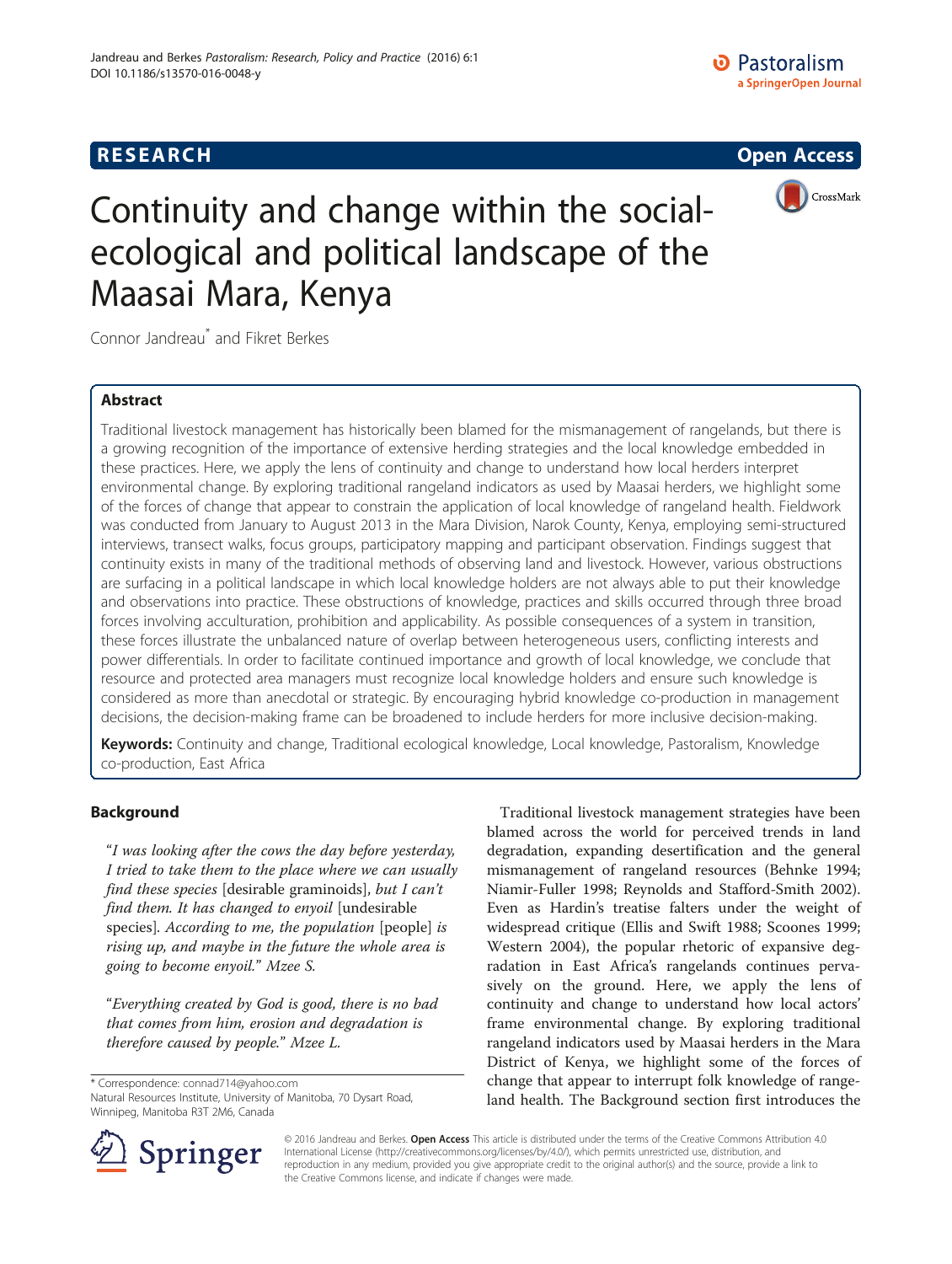pairing of continuity and change, followed by a contextualization of change in the study area, and finishes with the vision of the paper's analysis.

#### A synthesis of continuity and change

Knowledge as a process (Berkes [2012](#page-13-0)) inevitably entails some tension between traditionally accumulated ways of understanding environmental phenomenon and structuring social behaviour, and new sources of knowledge acquired through learning, experimentation and sharing.

'Continuity and change' is a dynamic pairing often applied in the context of cultural transition, which pastoral systems are evidently undergoing (Galvin [2009;](#page-13-0) Catley et al. [2013\)](#page-13-0). In a broad sense, debate exists as to whether pastoralism as a mode of human activity is in its last throes of existence in the face of systematic change (Devereux and Scoones [2008](#page-13-0)) or whether the essential elements of a pastoral way of life continue, only adapting to an ever-changing environment (Galvin [2009](#page-13-0)). In any case, continuity and change is characteristic of the push and pull evident in pastoral systems, be it in the context of livelihood diversification (Burnsilver [2009\)](#page-13-0), the commodification of livestock and products (Yeh and Gaenang [2010\)](#page-14-0) or livestock management systems (Xiaogang [2005](#page-14-0)). The pairing arguably emerged from different theoretical bodies, one of which is resilience thinking (Gunderson and Holling [2002](#page-13-0), Chapin et al. [2009](#page-13-0)), which explores the role institutions play in governing social-ecological change at a systems level (Herrfahrdt-Pahle and Pahl-wostl [2012](#page-13-0)). Through an evaluation of the relative balance between institutional continuity and change, social-ecological systems may be typified in a state of persistence (continuity > change), adaptation (continuity  $\sim$  change) or transformation (continuity < change) (Herrfahrdt-Pahle and Pahl-wostl [2012](#page-13-0)).

Under a resilience lens, continuity, or the maintenance of key institutions (i.e. customs, traditions and belief systems), retention of social memory, and provisioning of a clear process of reform, can render systems brittle (too much continuity may spur surprise and crisis), or if too little, leave systems vulnerable to memory loss. It is this 'moving target' between conservation of societal traditions and innovation-through-learning that defines institutional resilience and which in part informs socialecological systems (SES) resilience.

There is a parallel stream of thought having emerged from social scientists' interest in cultural change, where investigating continuity and change at a local scale, rather than systems-level (as in resilience), magnifies tensions inherent in the process of discovering 'new' ways of living. The interest here is how traditional knowledge, or cumulated knowledge, practices and beliefs (Berkes et al. [2000](#page-13-0)), interfaces with the trend of individuals and

communities who increasingly embrace influences from development, globalization and modernity (Sillitoe et al. [2002](#page-14-0)). We employ continuity and change in the precise context of knowledge, in particular concerning the institutions of production of knowledge and its application. This paper pulls from the interest in institutional structures found in complex systems understanding of continuity and change, and the learning and knowledge elements forthcoming in the analyses of cultural change. A third theoretical piece critical to our argument is that of political ecology, which provides a lens to explore the impediments and disruptions shaping knowledge continuity, erosion and subversion (Leff [2012](#page-13-0)).

#### Contextualizing change

A brief characterization of the changes in the Mara is warranted, although more thorough treatment can be found elsewhere (Jandreau [2015;](#page-13-0) Galvin [2009](#page-13-0); Butt [2011](#page-13-0); Homewood et al. [2009](#page-13-0); Reid [2012](#page-14-0)). The highly productive savannah ecosystem of East Africa has supported nomadic herding communities and vast wildlife populations for millennia (Ogutu et al. [2011;](#page-14-0) Norton-Griffiths et al. [1975](#page-13-0)). Systematic transformation in land tenure regimes, occurring all across Maasailand, has left uncertain the sustainability of both pastoral livelihoods and wildlife (Seno and Shaw [2002](#page-14-0)). In the Mara, wildlife populations have declined by up to 75 % in the last several decades (Ogutu et al. [2011\)](#page-14-0), blamed largely on large-scale cultivation (Norton-Griffiths et al. [2008](#page-14-0); Serneels et al. [2001](#page-14-0); Thompson and Homewood [2002](#page-14-0)), in-migration from outside communities (Homewood et al. [2001\)](#page-13-0), sedentarization (Serneels et al. [2001](#page-14-0); Waithaka [2009](#page-14-0)), climate change and increasing drought (Ogutu et al. [2008](#page-14-0), [2009](#page-14-0)), poaching (Waithaka [2009](#page-14-0)) and settlement expansion (Lamprey and Reid [2004\)](#page-13-0). In a similar vein, pastoralism as a way of life is increasingly threatened by these land use changes (Homewood et al. [2001](#page-13-0)) as competition for land intensifies and resilience of mobile forms of livestock production diminishes (Waithaka [2009\)](#page-14-0). In addition to recent shifts in herd composition from cattle to a preference of small stock (goats and sheep), per capita livestock has also declined, threatening economic hardship and food security issues in these pastoral communities (Lamprey and Reid [2004\)](#page-13-0).

Within the Mara ecosystem, where the tourism 'product' demands international acclaim, a new conservation model has emerged under the premise of wildlife conservation and community empowerment/prosperity. Having been experimented elsewhere in Kenya (e.g. Laikipia) and more broadly (e.g. Namibia), this new model, termed a conservancy, can be defined as a commons institution (Hoole and Berkes [2010](#page-13-0)) whereby individual landowners or communal resource users pool lands to create a singular trust where benefits from wildlife and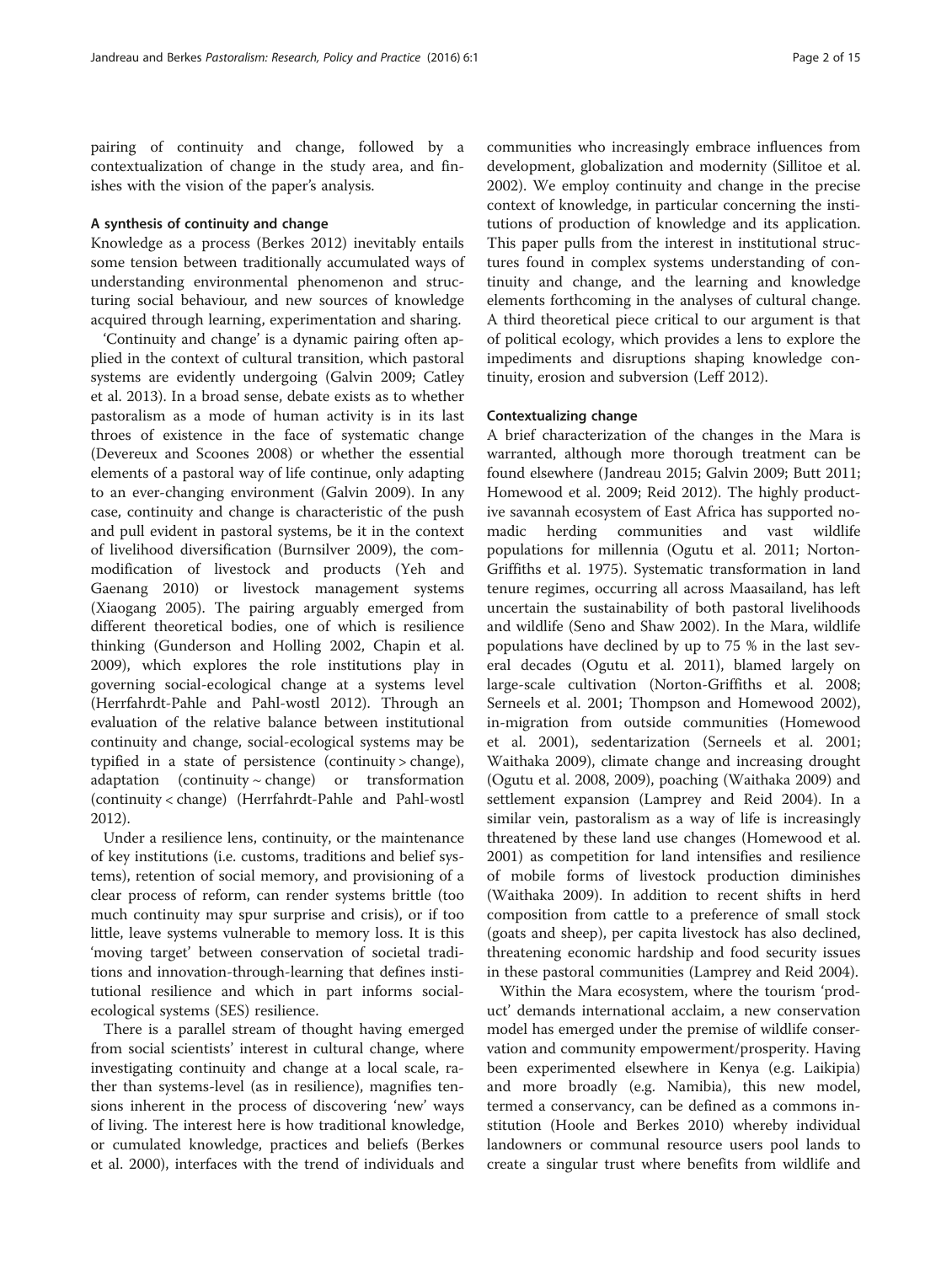tourism development are shared by participants (Sorlie [2008](#page-14-0)). In the Mara, this model has resulted in a leasing arrangement whereby Maasai landowners agree to limit resource use by physically moving off the land, restricting grazing and cultivation activities and adjusting other land uses that may conflict with wildlife conservation. The landowners then partner with local, national and/or international tourism operators, who pay for exclusive access within the conservancy boundary and all tourism infrastructures. Rather than a commons resource institution, the Mara conservancy model appears more like a business partnership, where Maasai landowners are directly linked to private enterprise. They agree to vacate portions of their land and forego grazing rights in key conservation areas in exchange for monthly, guaranteed payments by leasing ecotourism operators, independent of tourist volume. The emergence of conservancies in the Mara, a story unto itself, largely falls within three distinct drivers as interpreted by research participants: (1) the historical failures to protect user rights and redistribute tourism rents to adjacent communities (e.g. wildlife associations); (2) the emergence of new business and/or profit-seeking interventions and opportunities that improve the quality of tourist experiences in a period of overused, aesthetically degraded national parks (e.g. demand to 'save' the tourism industry from overcrowded mass tourism); and (3) a growing sense within domestic and international discourses of the urgency to conserve un-fragmented landscapes for the conservation of charismatic mega fauna (e.g. the sense that after privatization, as in other areas of Maasailand, rangelands are divided, fenced, turned to crops, and otherwise undesirable for wildlife and associated tourism).

Arguably, at the root of these drivers is the subject of land privatization. In the Mara, as in all Maasailand, land was traditionally managed communally, allowing for the transhumant pastoral lifestyle characteristic of the Maasai (Homewood et al. [2001\)](#page-13-0). However, due to a wide array of socio-political pressures, the communal tenure system has shifted towards individual ownership (Seno and Shaw [2002\)](#page-14-0). This change in tenure has enabled development of new institutions, such as the conservancy model, which is proposed to maintain open lands for wildlife while generating new income avenues for local people under a privatized land tenure system. The intent here is not to review the Maasailand privatization movement, which can be found elsewhere (Reid [2012](#page-14-0); Jandreau [2015;](#page-13-0) Galaty [1994\)](#page-13-0). But it is essential to touch upon the underlying importance of land tenure change in the Mara, which has shaped land use, the emergence of a partnership-style conservancy model, and ultimately informs the obstructions of knowledge we further develop in subsequent sections.

In addition to the potential to improve local livelihoods by diversifying income sources, rapid land use change, as observed in the Mara ecosystem, risks leaving resource users and landowners scrambling to adapt. These changes include the development of ecotourism and conservation enterprises, trade, cultivation, land grabs, and as well as resource competition, harassment/ displacement and harvest of wildlife, conversion of communal lands to private and corporate tenure, expansion of settlements and fences, and human population growth (Ogutu et al. [2009\)](#page-14-0). Although there has been progress in detailing the effects of these changes on wildlife (Ogutu et al. [2009](#page-14-0), [2011](#page-14-0); Reid et al. [2003\)](#page-14-0), pastoralism (Lamprey and Reid [2004](#page-13-0)) and livelihood development (Thompson and Homewood [2002\)](#page-14-0), the long-term effects of intensified ecotourism operations from conservancies, expanding settlements and global climate change have been theorized (Courtney [2009;](#page-13-0) Bedelian [2012\)](#page-13-0), but not thoroughly defined.

The responses to observations of a changing environment are derived from accumulated experience from intimate human-environment relationships; however, new structural contradictions have been exposed in this system, inhibiting traditional responses. This paper attempts to identify some of these structural contradictions, all the while acknowledging a much broader, and more complex, context of change. For instance, if we simply consider the multiplicity of actors involved in this system, be they shepherds, herd owners and their households, Maasai elders, local elite including highly educated leaders, guides, younger Maasai scholars, Western land managers, tourism partners, camp managers, wardens, scouts and rangers, tourists, domestic and international researchers, local, park, county and federal officials, international conservation groups, among others, we might begin to see how the drivers of change are hard to untangle. Our goal is to draw attention to the agents of influence that directly shape how folk knowledge of environmental conditions meets these diverse influences and are reformed in the process.

It is within this context we argue that change in the political (e.g. protected area boundaries), social (e.g. loosening of reciprocal relationships) and ecological (e.g. fluctuations in rainfall timing and intensity) system may have severed the linkage between ecosystem feedback and applied behavioural responses by herders on the land. We have organized the following Results and Discussion with three objectives in mind: (1) employing both existing literature and primary data, we introduce the qualitative indicators used by Maasai herdsman as part of their evaluation of rangeland health; (2) we aim to evaluate the use of these indicators under the lens of socio-cultural change, offering some hypotheses, what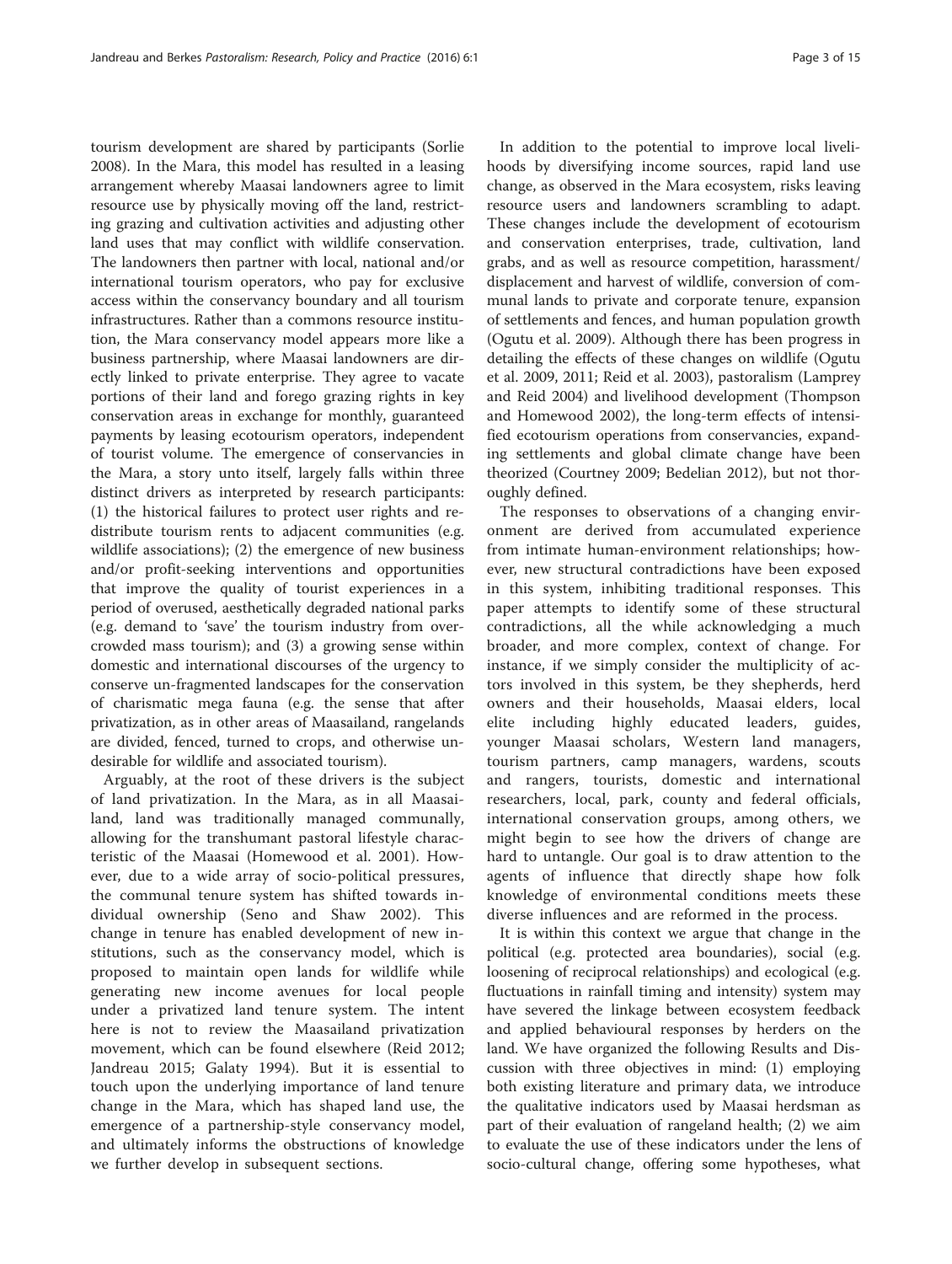we term obstructions, to explain the perceived disruptions in applying this knowledge to land-management decisions; and (3) we attempt to explore the space between herder knowledge of rangeland monitoring and those of Western-oriented managers who increasingly command land management in contemporary Kenya. In doing so, the third objective attempts to identify points of contact, or hybridization, between methods of rangeland observation used historically versus contemporary, so as to inform shared ideas of rangeland stewardship in a changing environment.

The thesis is this: in Kenya's Maasai Mara, tension exists between the continuity of traditional methods for interpreting rangeland conditions and changing structures impinging upon actors' response to this knowledge, leading to a degree of vulnerability in the socialecological system.

#### Study area

The Greater Mara Ecosystem (GME) encompasses the northern range of the 30,000-km<sup>2</sup> Mara-Serengeti ecosystem spanning the international boundary of Kenya and Tanzania, confined by the Rift Valley in the east and the Siria Escarpment in the west. The Maasai Mara National Reserve (NMNR) occupies the southern area of the ecosystem to the Tanzanian border, totaling  $1,530 \text{ km}^2$  of protected land under the jurisdiction of local governments. The fieldwork was conducted in the surrounding rangelands (formerly communal, now subdivided), which act as extensive dispersal areas for wildlife. Current land use in the area includes wildlife conservation, livestock grazing, maize and other crop cultivation, tourism enterprise, settlement expansion and other land uses (Seno and Shaw [2002;](#page-14-0) Ogutu et al. [2011\)](#page-14-0). The  $30,000$ -km<sup>2</sup> dispersal area is occupied and owned by the Maasai, a semi-transhumant pastoral society (Homewood et al. [2001](#page-13-0); Ogutu et al. [2005;](#page-14-0) Waithaka [2009\)](#page-14-0).

The area is characterized by a bi-modal wet and dry seasonality. The long rains occur from March to June, followed by the dry season from July to October. The short rains fall during November to December, although this pattern is increasingly irregular (Ogutu et al. [2008](#page-14-0)). A significant rainfall gradient is evident in the Mara, with mean annual rainfall less in the southeast (877 mm), increasing towards the north-west (1341 mm). Temperature averages 18 °C, with monthly variation between 14.7 °C and 30 °C (Waithaka [2009](#page-14-0)). Drought is a recurrent disturbance in the landscape, due in part to El Nino-Southern Oscillation (Nicholson and Kim [1997\)](#page-13-0) as well as the Indian Ocean Dipole (Webster et al., [1999](#page-14-0)). The landscape is composed primarily of savanna grasslands,

with interspersed pockets of wood and shrublands along waterways and escarpments.

#### Methods

Fieldwork was conducted from January to August 2013 in the Mara Division, Narok County, Kenya. This work was part of a broader research effort looking at the development of a relatively new ecotourism model called the conservancy and the subsequent negotiation process among multi-stakeholder groups. Sources of data include semi-structured interviews conducted with 130 residents, transect walks with two expert herders, a focus group discussion with six expert herders, validation interviews with two wazee (highly respected elders, plural), two participatory mapping exercises and with additional contributions from lengthy participant observation. Expert herders were selected based on trusted community informants, who have embedded knowledge of their community leaders. Transect walks were conducted in a relatively structured manner, where a transect was delineated along a continuum of use, starting at the elder's village (heavy use) following a straight trajectory to within the conservancy boundary (lower use). During the transect walk, both generalized questions about traditional rangeland assessment as well as more specific questions related to features observed during the walk were discussed, with the help of a translator. Types of indicators used for analysis during the walks, focus groups and interviews included any observational data relating to livestock husbandry and management, pasture management, wildlife and livestock interactions, floral and faunal knowledge and herding strategies, among others. Indicators gleaned from the data collection methods were ranked and verified by expert herders.

### Results and discussion

#### Continuity of traditional indicators as a body of TEK

Traditional ecological indicators arise from accumulated experience in which feedback from an ecosystem are applied to future behaviours and use (Berkes [2007\)](#page-13-0). This can lead to long-term monitoring of trends and conditions where such indicators expose environmental change. Due to the holistic nature of observations, in which multiple indicators are employed to characterize resource conditions, the inferential scope is much wider versus the conventional methods of selecting relatively few indicators and scrutinizing them in detail (Kislalioglu et al. [1996\)](#page-13-0). In addition, there are no formalized generalizations that dictate cause and effect as with Western science, providing a more flexible stratagem for interpreting change (Berkes [2007](#page-13-0)).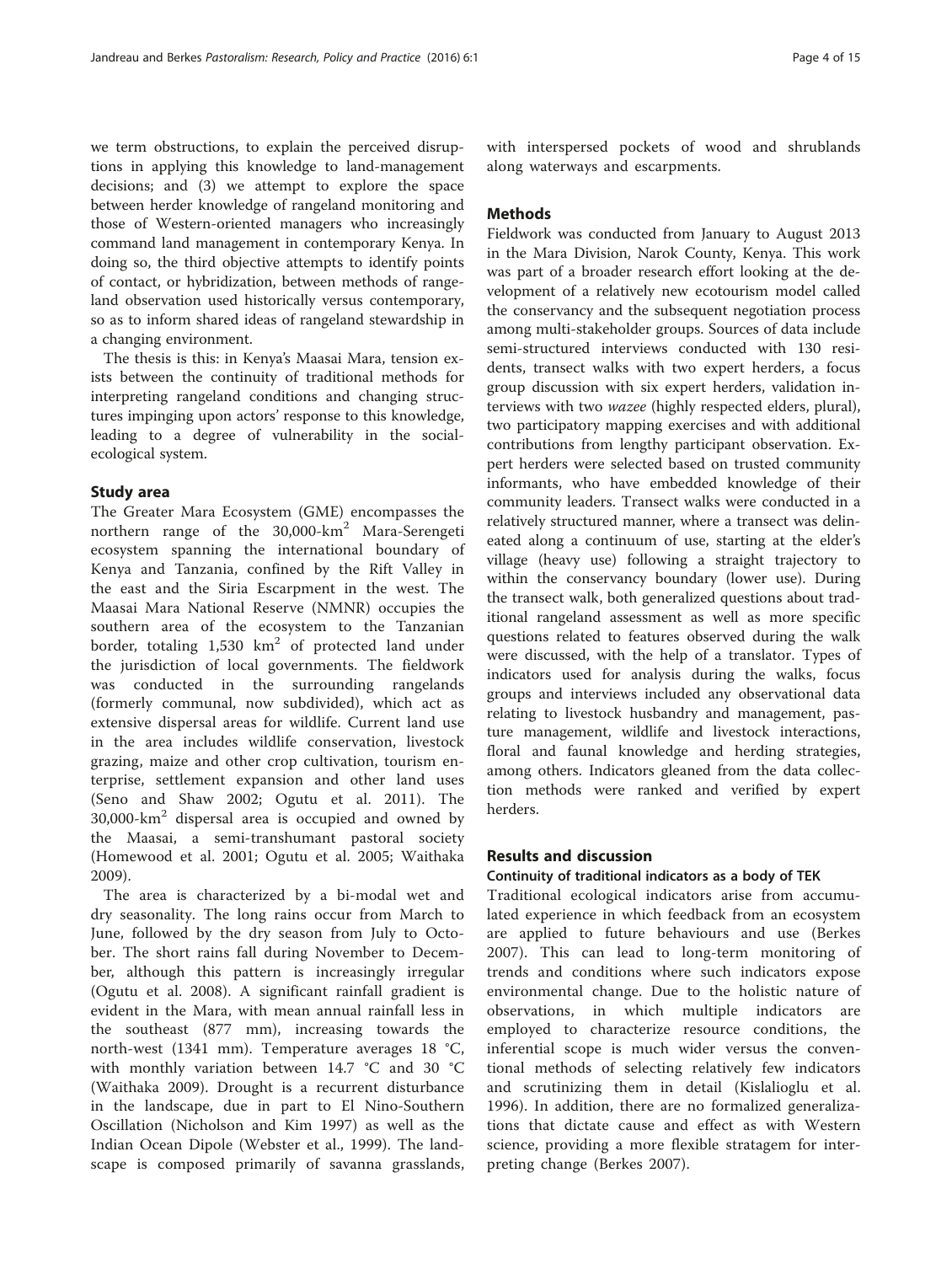In East Africa's Maasailand, there have been efforts made to document tools herders use to gauge landscape health and suitability for livestock. Authors including Goldman ([2007](#page-13-0)), Dabasso et al. ([2012\)](#page-13-0), Kipuri and Ridgewell ([2008](#page-13-0)) and others have explored methods of rangeland observation from traditional herding perspectives, identifying key monitoring indicators such as presence/absence, condition and distribution of woody and herbaceous plant species, and animal condition (Fernandez-Gimenez [2000](#page-13-0); Wasonga et al. [2003;](#page-14-0) Oba et al. [2000](#page-14-0); Mapinduzi et al. [2003](#page-13-0)). The Maasai have an extensive knowledge in areas of ethnosciences, including ethnobotany, ethnopharmacy and ethnotoxicity, in addition to animal husbandry and veterinary medicine (Ole-Lengisugi [1994;](#page-14-0) Minja [1999\)](#page-13-0). Landscapes are classified according to their grazing suitability, which is livestock-species dependent, and determined based on plant composition, erosion potential, seasonality, freewater access and other conditions (Oba and Kotile [2001](#page-14-0); Western and Dunne [1979\)](#page-14-0).

For the Maasai of Tanzania, rangelands are classified into upland (Osopuko), dry valley bottomlands (Olpurkel) and valley slopes (Oldoinyo) (Oba and Kaitira [2006](#page-14-0)). These patchy landscape classifications help determine seasonally dependent grazing patterns which are adapted to variability and unpredictability (Niamir-Fuller [1998](#page-13-0)) and inform a well-documented grazing reserve system employed by Maasai to cope with climate uncertainty (Mwilawa et al. [1996\)](#page-13-0). Paired with robust knowledge of range plants, Maasai are able to select pastures based on vegetation compositions most favoured by livestock while avoiding areas less desirable (Sindiga [1994](#page-14-0)). Rangeland health is often assessed via indicators of body condition, productivity and health of livestock. For instance, pastoralists across Kenya's rangelands judge pasture conditions based on livestock attributes (rumen-fill, coat condition, milk production, weight gain, etc.), while grazing suitability is based on environmental factors such as forage availability, water access, predator risk, disease and parasite loads (Kipuri [1996;](#page-13-0) Wasonga et al. [2003](#page-14-0)). This knowledge helps to prescribe decisionmaking on whether and when to move herds to better pasture, introduce fire or split the herds to distribute risk. Maasai also use wildlife to aid in selecting grazing areas (Goldman [2007](#page-13-0)). For instance, wildebeest are especially important as indicators for rainfall patterns but also dictate suitable pastures during the wildebeest calving season when the deadly malignant catarrh fever can be transmitted to cattle and when large grass reserves are finished by migrating animals (Butt [2011](#page-13-0)). Other pastoral groups throughout Africa share similar methods of environmental monitoring, interpreting indicators of plant and animal interaction, fire ecology and cultural queues (Oba et al. [2008;](#page-14-0) Niamir-Fuller [1998](#page-13-0)).

#### Rangeland indicators used by Maasai herders

In this section, a short synopsis of some of the main indicators identified by participant herders is provided as part of their body of environmental knowledge. Relative to the literature, both novel and familiar indicators were discussed by participant herders (Table [1](#page-5-0)). For instance, identifying key forage species as a widely used measure of rangeland health confirms previous reporting on traditional monitoring methods (Oba et al. [2008](#page-14-0)), while other indicators such as foraging behaviour were less described in literature.

#### Vegetation indicators

Herders identify the presence and/or absence of key forage species, which partly informs their assessment of grazing suitability for particular livestock species. In the Mara, grass species including operesi orasha, irikarro and emunuwa (local names) are consistently identified as the most desirable forage for cattle, while species such as enyoil, intuleli and porori siet are considered less desirable. Shoats (sheep and goats, together) prefer species such as *oltutu* and enyoil but are generally considered less selective overall. During transect walks, plant species were often identified based on the most abundant, or dominant, species in a plant community. For instance, upon inspecting a patch of graminoids, where an ecologist might catalogue four grass species, a Maasai herder will often identify the dominant one or two, grouping the additional species under those named. The functional diversity of species is a type and quality of forage more relevant to the needs of livestock, rather than simply a measure of biodiversity.

However, when the dominant grass type changes, as in a heavily grazed area, herders perceive these changes. Herders appear to pay particular attention to changes in functional diversity:

"Every year, the land changes a little bit, but before the conservancy and demarcation it was mostly operesi orasha [red oat grass] and very tall. A new plant has come here, it is called orkikoi [small unknown forb]. The shoats graze it, but it is increasing." Mzee S.

Similarly, grass height is used to measure relative intensity-of-use and is dependent on livestock species (Table [1](#page-5-0)). The concept of erashe (Maasai word for grass stubble) denotes both a visual measure of grass height as well as a traditional method of pasture management. As a measure of height, *erashe* may refer to tall, decadent grass that has fallen over, as in a wheat field after the harvest. Here, herders observed that new shoots would emerge after the rains from seed sources, rather than the old root-mass. Erashe can also refer to the patches of a range left unburned by fire, pockets of old grass stands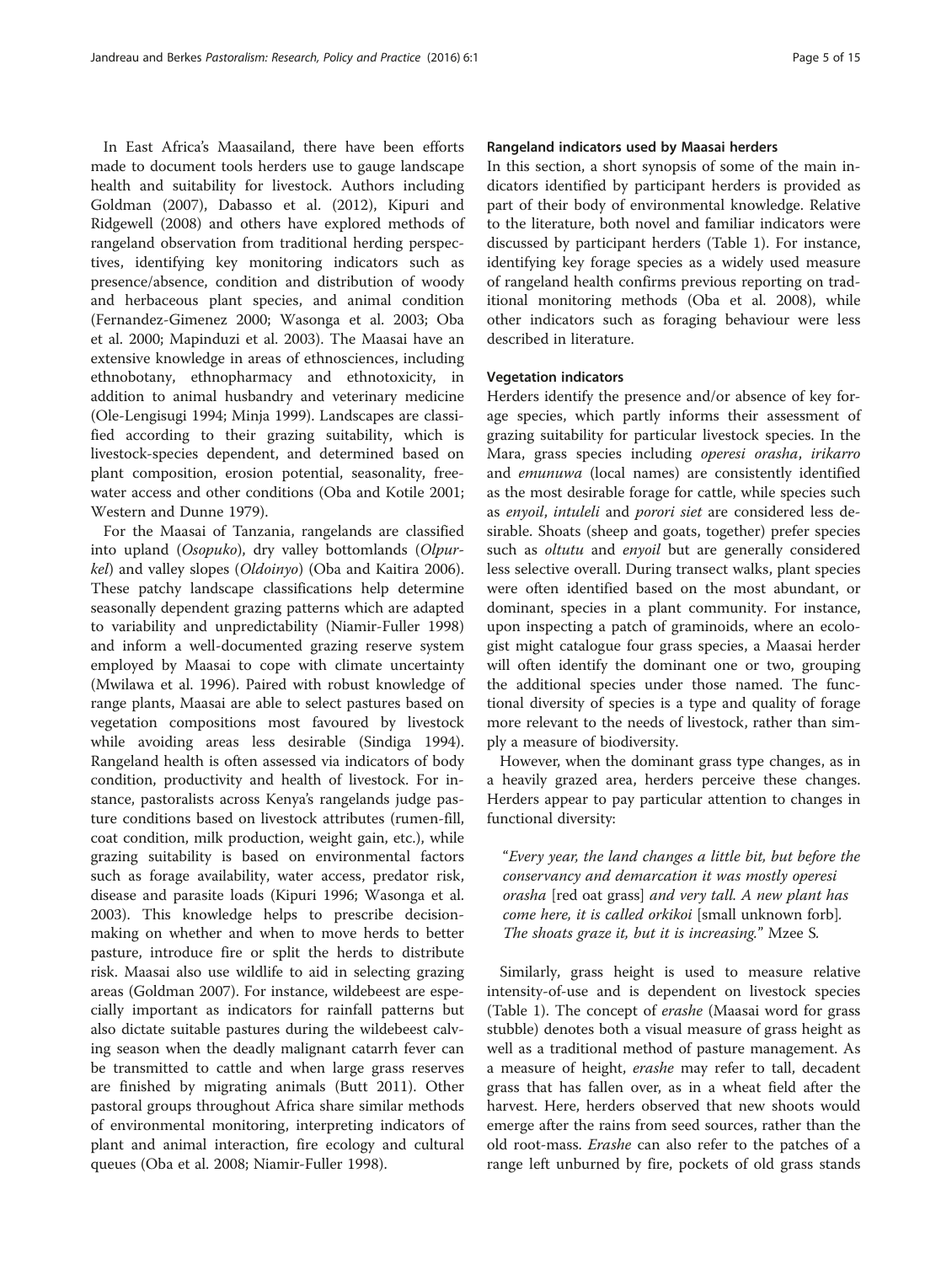<span id="page-5-0"></span>Table 1 Indicators, or signs, used by expert herders to evaluate rangeland condition and inform folk management decisions (only indicators with majority agreement among elders (>3) or appeared in verification interviews are shown)

| Indicator class       | Indicator                                                          | Description/quotation                                                                                                                                                                                                                                                                                                                                                                                                                                   |
|-----------------------|--------------------------------------------------------------------|---------------------------------------------------------------------------------------------------------------------------------------------------------------------------------------------------------------------------------------------------------------------------------------------------------------------------------------------------------------------------------------------------------------------------------------------------------|
| Forage/<br>vegetation | Key forage species (including<br>increasers/decreasers)            | Identifies trends in the presence/absence and/or relative abundance of important fodder<br>species for livestock.                                                                                                                                                                                                                                                                                                                                       |
|                       |                                                                    | "It is the best for cows, opareshi, irikarro, and emunuwa, as well as empalakai""These are the<br>best for us as Maasai."                                                                                                                                                                                                                                                                                                                               |
|                       |                                                                    | "A new plant has come here, it is called orkikoi. The shoats graze it, but it is increasing."                                                                                                                                                                                                                                                                                                                                                           |
|                       | Grass height                                                       | A qualitative estimate of relative grass height, often clumped categorically: this includes<br>identifiers such as 'touchable' (accessible to sheep/goats) and 'erashe' (a measure of forage<br>stubble)                                                                                                                                                                                                                                                |
|                       | Grass colour/condition                                             | An observation of 'greenness', indicating moisture (wetness) and nutrient (fatness) content.                                                                                                                                                                                                                                                                                                                                                            |
|                       |                                                                    | "When it is wet season, you can be able to identify the color of the grass, you can get the<br>yellowish or green grasses. The only grass that is pure green is emuruwa [boma grass] and<br>empalakai (found in fig tree forests). In the wet season, the whole area is green, but if you look<br>in detail, you can see the variation in greenness. Emuruwa is perfect [for livestock] when it is<br>green, but empalekai is not good for cows."       |
|                       |                                                                    | Herders use grass colour to age the fodder:                                                                                                                                                                                                                                                                                                                                                                                                             |
|                       |                                                                    | Black; unusable, (fire), but will soon be a green flush and highly desirable                                                                                                                                                                                                                                                                                                                                                                            |
|                       |                                                                    | Green; fresh shoots very desirable                                                                                                                                                                                                                                                                                                                                                                                                                      |
|                       |                                                                    | Brown; unburned, old, dirty, full of ticks and disease                                                                                                                                                                                                                                                                                                                                                                                                  |
|                       |                                                                    | "Fresh grass has no germs, but old grass has malaria and disease. It is the same with humans-<br>if you drink stagnant water, you get malaria, but if you drink clean flowing water, no disease."<br>Mzee T                                                                                                                                                                                                                                             |
|                       | Forest condition                                                   | Presence of particular species and overall canopy cover (relative to memory)                                                                                                                                                                                                                                                                                                                                                                            |
| Soil                  | Colour                                                             | Provides information on suitability of grazing and sensitivity to erosion and helps in locating<br>homestead sites: classified as black, red and white soils                                                                                                                                                                                                                                                                                            |
|                       |                                                                    | "If God sees narok [black] soils, it rains. God doesn't like to see that color- everything will become<br>fat if they go to those areas just burned." Interview participant                                                                                                                                                                                                                                                                             |
|                       |                                                                    | "The black soil- if you drive through it, or drive cattle through, they sink into and grass can't<br>grow." Interview participant                                                                                                                                                                                                                                                                                                                       |
|                       | Texture                                                            | A secondary classification that is used to identify salt licks and soil quality (smooth and<br>rough)                                                                                                                                                                                                                                                                                                                                                   |
|                       | Bare patches                                                       | Areas of exposed soil with no vegetation: often differentiated between human (livestock)<br>induced versus nonhuman-induced (soil characteristics, divine influence)                                                                                                                                                                                                                                                                                    |
| Livestock             | Rumen fill                                                         | Visual measure of forage intake, indicating forage quantity/availability and livestock health                                                                                                                                                                                                                                                                                                                                                           |
|                       | Forage behaviour                                                   | Inspection of how livestock forage - providing insights on quantity and quality of roughage.                                                                                                                                                                                                                                                                                                                                                            |
|                       |                                                                    | "I can't rest under a tree to watch the cows, I must be in the cows, watching how they are<br>grazing, seeing if they are grazing in a good manner, to see if they are getting enough grass. If<br>not I drive them to another area. We can see if the grass is enough depending on if they graze<br>with their teeth, or with their tongue. If they graze with their tongue then you know they are<br>getting enough grass." Transect Walk participant |
|                       | Posture behaviour                                                  | Indicates range condition based on particular cattle behaviours, such as when cattle lower<br>their head to the ground the shepherd takes note of the interval (timing) between lowering<br>the head to feed and raising the head to chew and swallow. If the cow takes a 'long' time<br>between forage and swallow, the range can be interpreted as in poorer shape.                                                                                   |
|                       | Small stock presence/density                                       | Shoats (sheep and goats) often exclude cattle indicate different range conditions                                                                                                                                                                                                                                                                                                                                                                       |
|                       |                                                                    | "The land is healthy here, but shoats can't let the grass to grow." Interview participant                                                                                                                                                                                                                                                                                                                                                               |
|                       | Health/performance: (milk yield, fur<br>quality, mating frequency) | Used to determine the forage condition, where cattle health correlates with milk production<br>(amount of milk collected from heifers)                                                                                                                                                                                                                                                                                                                  |
|                       |                                                                    | Suggests forage is healthy with increasing mating frequency, cows tired (not sleeping)<br>indicates a night of mating a common indicator of disease or unhealthy livestock; fur stiff<br>and erect - unhealthy; flat and smooth - healthy                                                                                                                                                                                                               |
|                       |                                                                    | "As Maasai, we look to the fur to see if it is standing upright, to know if the area we are grazing<br>is not good for cows. So first we see the fur in the morning and evening and if the belly is full or<br>not."                                                                                                                                                                                                                                    |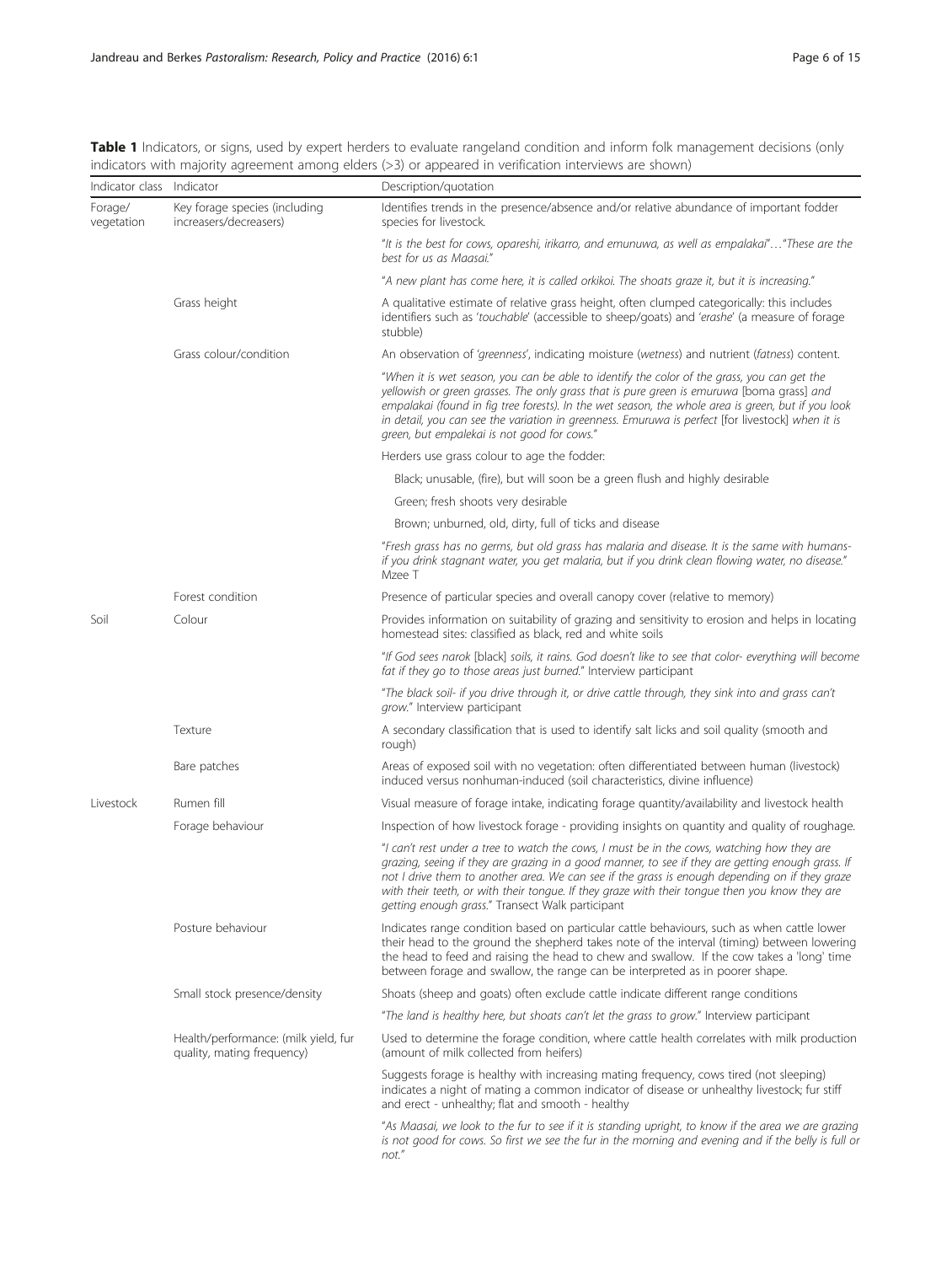Table 1 Indicators, or signs, used by expert herders to evaluate rangeland condition and inform folk management decisions (only indicators with majority agreement among elders (>3) or appeared in verification interviews are shown) (Continued)

|                 |                                     | "We see the cows are getting enough grass, but still not good milk. We must move from here<br>because its not a good place. This area is cold for our livestock; the species of grass growing<br>right there is not good for cows. Maybe the grass is tall, but its cold."                                                                                                                               |
|-----------------|-------------------------------------|----------------------------------------------------------------------------------------------------------------------------------------------------------------------------------------------------------------------------------------------------------------------------------------------------------------------------------------------------------------------------------------------------------|
|                 | Environmental Wildlife presence/use | Informs herders of predation risk, risk of disease (MCF) and grass condition                                                                                                                                                                                                                                                                                                                             |
|                 |                                     | Herders are conscious of how cattle relate to the 'smell' of grass, often indicating the<br>presence of a predator (lion) or disease.                                                                                                                                                                                                                                                                    |
|                 | Cattle trails                       | Indicates the level of use by livestock in a given area                                                                                                                                                                                                                                                                                                                                                  |
|                 |                                     | "Cattle trails cause soil erosion, it washes the good soil away and takes two years to grow back."                                                                                                                                                                                                                                                                                                       |
|                 | <b>Disease</b>                      | Certain diseases can indicate poor range conditions, especially diseases relating to ticks.                                                                                                                                                                                                                                                                                                              |
|                 | Drought severity/season             | Morning dew, orange sunsets: indicates moisture in the air, suggesting the dry season has<br>not come yet suggests a drought season is coming and rain is far away                                                                                                                                                                                                                                       |
|                 | Landscape classification            | Defines important, seasonal grazing movement patterns classified as highlands (osopuko),<br>lowlands (olpurkel), marshes (agarata or oyarata), plains (ongata), riparian (ewaso), rocky<br>outcrops (shenai opir)                                                                                                                                                                                        |
|                 |                                     | "The reason grass stays longer in a mountain area is because the grass grows between the<br>stones, and its very difficult for cattle to uproot them. They will just graze the tops, but they can't<br>uproot it. In the plains, the grass can be uprooted. Also the rocks don't allow the cows to step<br>on the grass. And in the forest, there is more shade, which allows the grass to last longer." |
|                 | Water access/quality                | Determines the movement of livestock. Water is surveyed for quality (turbidity, colour and<br>smell) and quantity (qualified differently for cattle and shoats).                                                                                                                                                                                                                                         |
| Socio-political | Boma density/population             | Indicator of use - also helps to consider and rate forage potential - a resource-rich hotspot,<br>specific species composition and history of place                                                                                                                                                                                                                                                      |
|                 | PA boundaries                       | Determines movement and routes taken by herders and livestock; monitor ranger<br>behaviour/leniency and other herders' behaviour                                                                                                                                                                                                                                                                         |

amidst fresh green shoots. Applied to traditional management, erashe describes the stems deliberately left ungrazed after livestock are introduced on a pasture. The stubble would be left to permit forbs and grasses a shorter recovery period between grazing and the arrival of rain. Grass height provides an estimate of how intense an area has been grazed and whether or not there is sufficient forage for livestock. This indicator is evaluated differently for different species, where sheep favour short, fresh grass while cattle prefer taller, more mature forage. For instance, by referring to grass as 'touchable', herders are noting a measure of suitability for sheep on pastures grazed short, in effect reachable by the small stock while unusable by cattle.

#### Livestock indicators

Forage behaviour by cattle also clue herders on the health of the range. For instance, when forage is insufficient, cattle use their teeth to clip grass shoots, breathe irregularly and feed in an erratic and interrupted pattern. When the forage is good, cattle will use their tongues, lips and teeth to harvest grass, and their breathing is heavier, mostly through their nostrils. Herders are listening and watching how their cattle forage in addition to what they forage on in order to gauge the quality of the pasture (Table [1\)](#page-5-0).

#### Soil and environmental indicators

Soil type provides information for herders as well, often discussed as hot or cold soils, and differentiated by colour and less commonly texture. The concept of warm and cold, applied to different signals of suitability, translates differently than an explicit gauge of temperature. Roba and Oba [\(2009\)](#page-14-0) found similar usage of warm and cold to translate environmental conditions - where warm corresponds with good, or 'of quality, or suitable', whereas cold refers to bad, unhealthy or unsuitable.

"I have been living in different areas, Olulunga, Mara, Naroksura; but the most suitable area for cattle is in Olkiyumbo [referring to before the 1990's, as today Olkiyumbo is part of MMNR]. The grass is very warm for our livestock. The moment they graze there they get milk. For the first thing, there is a time we say the bulls are very warm, like they are ready to breed. When cows go to graze in Olkiyumbo, they don't sleep because they were breeding the whole night. They breed so much when they go to Olkiyumbo. But now, what I have realized, things are changing." Mzee S.

The wazee agreed soil has a role to play in rangeland health, but the importance of it as an indicator was less transparent. For instance, black cotton soil is found in orpurkel landscapes where some of the most favoured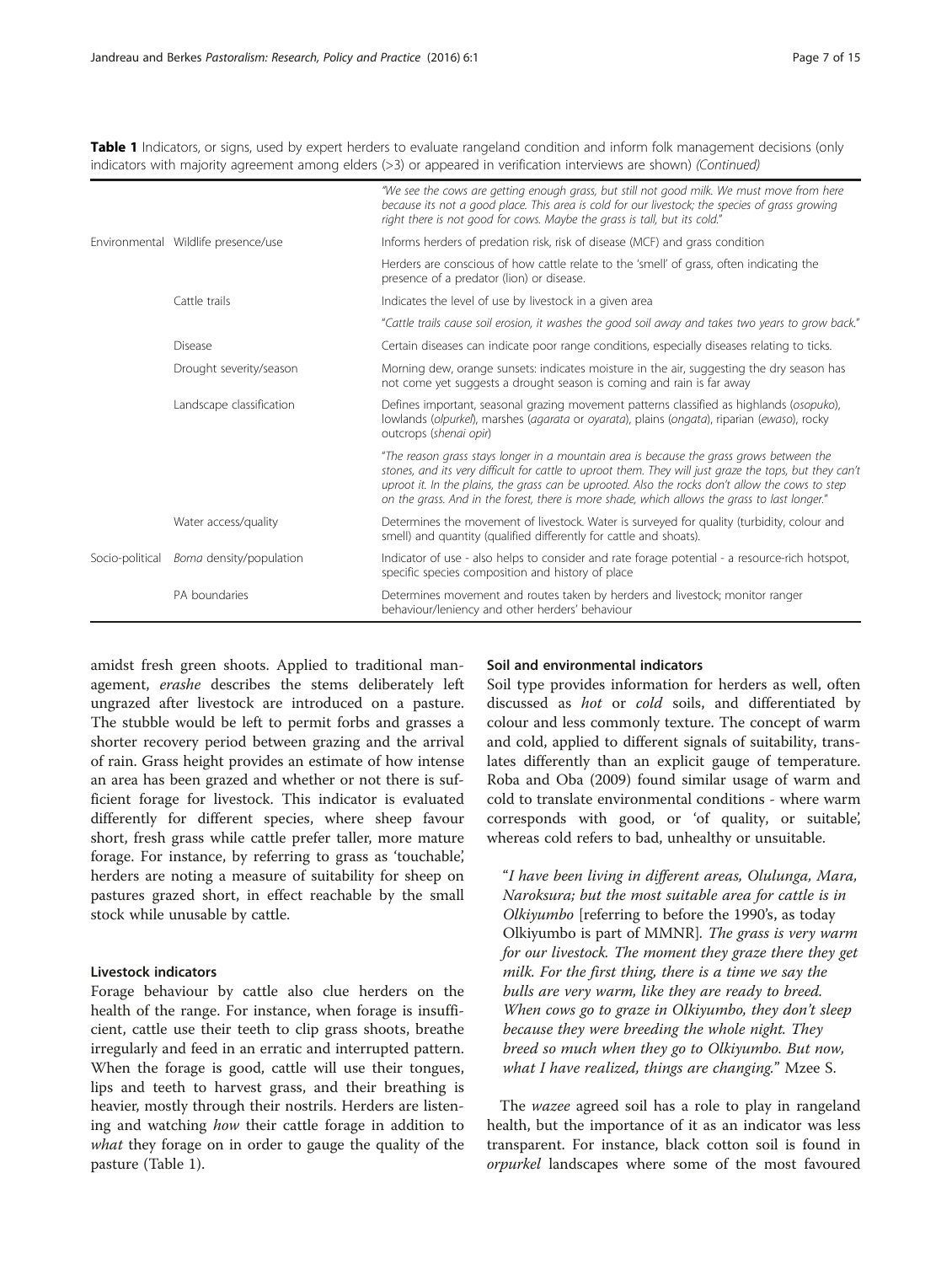grasses are also found, but the black is known as a 'stealer' of water and nutrients from other plants:

"The black soil we call olkinkoi, or oltorobo [the hunter]. All he does is eat. It's just stealing the resources, eating the grass and drinking the water." Mzee T.

Within riparian forests, the soil is less desirable for cattle:

"In the fig tree forests along Talek, there is enough grass, but if cows focus here, they can't have enough milk and are unhealthy. If you observe in detail, the soils don't have much nutrients there, so the grass isn't good for cows. If you try to see, even if there is enough grass, maybe the soil has something wrong with it." Mzee S.

The sandy, white soils among the Mara's hills and escarpments are found to be less nutrient-rich and dry out more quickly, yet the grass stays longer in these soils due to the inner-mixing of forest canopy and relative inaccessibility to livestock:

"The reason grass stays longer in a mountain area is because the grass grows between the stones, and its very difficult for cattle to uproot them. They will just graze the tops, but they can't uproot it. In the plains, the grass can be uprooted. Also the rocks don't allow the cows to step on the grass. And in the forest, there is more shade, which allows the grass to last longer." Mzee S.

Landscape types were challenging to elicit during conversations but emerged as important elements determining traditional readings of land use and health, corroborating Mapinduzi et al.'s [\(2003](#page-13-0)) findings. Landscapes play a key role in determining livestock movements traditionally, with key identifiers placed on macro landscapes such as highlands (osopuko) and dry lowlands (olpurkel), as well as micro landscapes including rocky outcrops (shenai opir), forests, waterways (ewaso, or a 'place with big waters'), marshes (agarata or oyarata), hills (oldoinyo) and plains (ongata). Supporting Mapinduzi and colleagues, landscape type is used as an indicator informing other rangeland cues. For example, *olpurkel* is associated with highly nutritious grass species but which tends to desiccate faster than osupoko, and therefore is susceptible to heavy grazing pressure and a different suitability computation. It is the landscape type that qualifies a herder's response to and judgment of other indicators.

Water is a key element to semi-arid pastoral production, and when standing water becomes limiting, major changes to the system are warranted, often including large-scale movement of livestock. Therefore, herders monitor both water quantity and quality, the interpretations of which vary by livestock species. Cattle, for example, consume larger quantities of water, thus requiring a more substantial source as compared to sheep. When the water is 'dirty', livestock are often moved or, in the case of small milk or *olekeri* herds, supplemented with water hauled by women or men on motorbikes.

Cattle trails are used as an indicator of use and, when present, are often interpreted as overuse. While livestock trails are viewed as problematic in terms of forage quality and erosion potential, herders also mentioned that trails are necessarily part of an ecosystem with concentrated resources (the trails to a watering hole or a salt lick, for instance, or perhaps those to a grazing zone inside the conservancy).

"It is not too bad, the cow trail might be the way to access the water or the salt lick, or the access to a grazing zone. There is no grass that grows inside the trail due to erosion. It is very important to have one trail though, rather than many, so not to destroy the environment with many trails. The more trails you have, the more grass you loose!" Interview participant

#### Obstacles confronting traditional knowledge in the Mara

It is fair to conclude continuity exists in many of the traditional methods of observing land and livestock by many herders, but can we also assume continuity exists in the translation of this knowledge into decisions, or feedback, on the land? Perhaps more explicitly, are traditional ways of observing land being used and indeed remain useful, considering the significant socio-economic and cultural changes occurring in the Mara? As researchers move past the idea of traditional ecological knowledge (TEK) as locked in a static state (Ruttan [1999](#page-14-0); Agrawal and Gibson [1999](#page-13-0)), perhaps the more relevant question pertains not to the body of knowledge itself, but the obstacles faced in applying, adapting and owning the learning process in the face of modernity (Gómez-Baggethun and Reyes-García [2013\)](#page-13-0). Here, we turn to the various obstructions surfacing in a political landscape where local knowledge holders do not always express freedom, want or ability to apply their observations into action. Fully aware of their interdependence, and by no means comprehensive, we have assembled these obstructions of knowledge, practices, techniques and skills into three broad forces: (1) acculturation, (2) prohibition and (3) applicability. As possible side effects of the broader system in transition, these forces exude to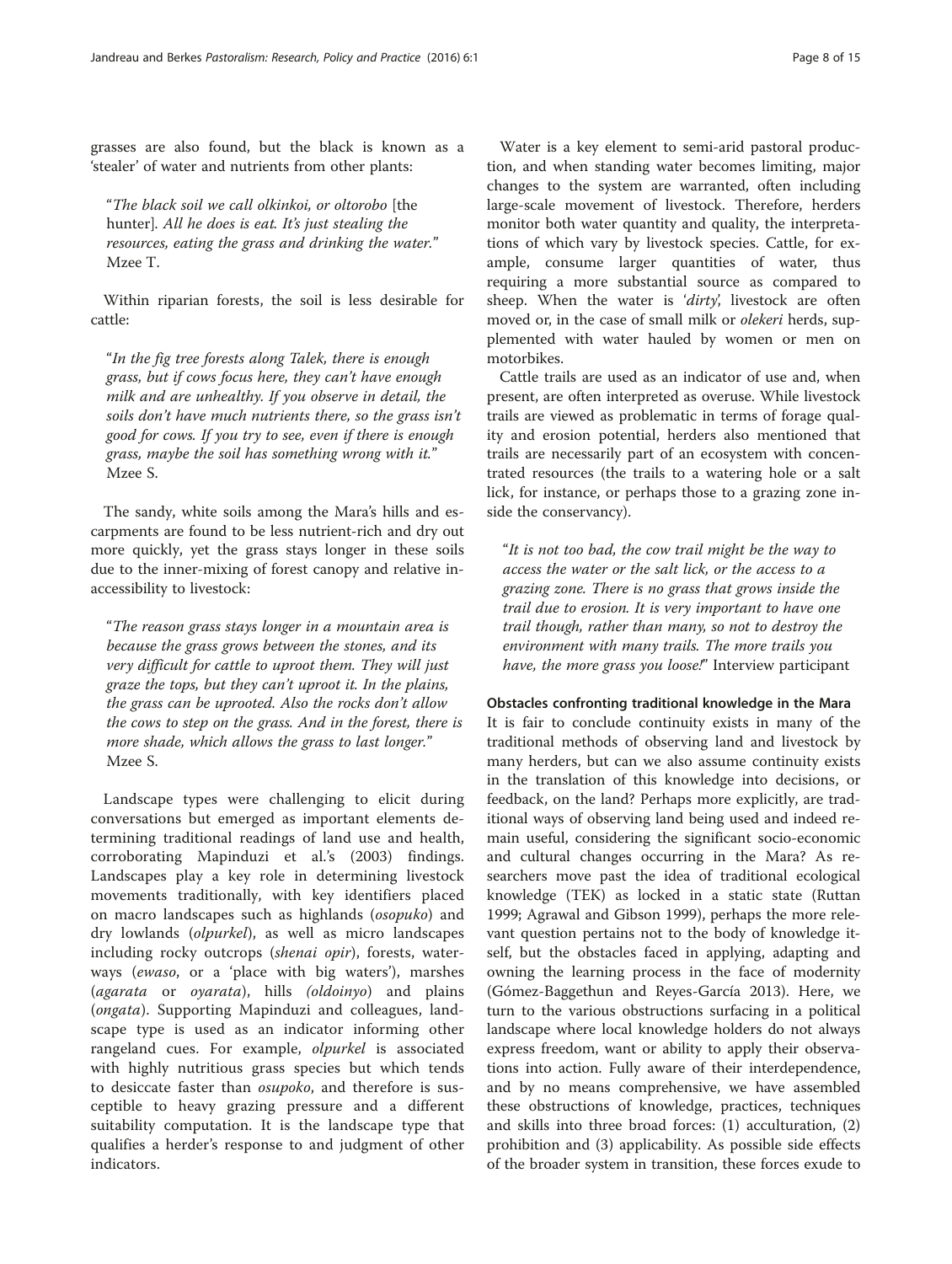a greater or lessor degree the nature of overlap between heterogeneous users, interests and power differentials.

#### Acculturation: Obstructions of knowledge transmission

Acculturation and integration are often separated in the literature, as the former denotes a broader change in language, schooling and/or values, while the latter indicates learning new skills, values and behaviours specific to market participation (Godoy et al. [2005\)](#page-13-0). Here, we treat economic integration as but one element informing the process of acculturation rather than in isolation with the other forces outlined above. In arguing that Maasai folk knowledge is undergoing acculturation, it may first seem contrary to claim that traditional ecological knowledge concerning rangeland health is still in practice, that rather knowledge and practice are indeed 'being lost'. Instead, we begin here for the purposes of displaying some of the mechanisms for knowledge transmission that may be eroding, rather than knowledge itself. Informal conversations with elder herders and youth indicate a diminishing role of storytelling, of 'morning chats' and of loosening institutional learning platforms (such as the ol manyatta) which corroborated expert herders' feelings elicited in interviews of a shrinking space for sharing their knowledge. An illustrative example of this is the warming fire, where elders and herders (often sons) would assemble by a fire to discuss, in a two-way exchange, the day-to-day herding strategies. As one elder describes:

"Before, we had a warming fire in the middle of the boma [Kiswahili for homestead]. When the cows come in the evening all the shepherds have to come with the elders. The shepherds would narrate the story about what the grass looked like, where they took the cows, and even in the early morning, while the women milked the cows, they go back to the fire: [They asked…] Who is going to look after the cows today? Where do you prefer to go? How does the grass look like where we want to go? So the elders know the cows will go directly to the grass and we know they will go where it is best because we have advised the shepherds. In the past, people don't have other jobs to go to, so they only concentrate on their livestock. This is the only school or job that they have. Now I have three sons, and all of them they are working. So I remain only, with the hired shepherds." Mzee S.

This daily routine institutionalizes knowledge transmission among elders and younger herders, who learn to hone skills of observation. Today, this occurs to some extent between the herd owner and his hired shepherd(s), but it features much less as a collective exercise, with

possible consequences to the proficiency of cattle husbandry and ultimately the continuity of pastoral knowledge itself:

"Nowadays, you have to hire the shepherds because the school has been introduced, and we are sending our children to school. The way we hire the shepherds, he can't look at your cows the way you want. It is very different between how today's shepherd looks at the cow versus me as the owner. The only thing the shepherd is interested in is his salary." Mzee S.

In another example, wazee spoke of the ol manyatta, or the 'Maasai school', as a gathering of all age sets for the purposes of teaching young men and women the roles and 'ways of being Maasai'. This gathering, ceremony and learning institution is eroding, if not already disappeared:

"In the Ol Manyatta, it is our university of Maasai… old men come from all the tribes…the young generation settles here, and they are told stories. Everybody comes to listen, if you go to these places then you know the past, but if not, then you don't know the stories of the past. Nowadays the children are going to school, they write. But we as elders have all that is in our heads." Mzee T.

Following Davidson-Hunt and Berkes ([2003\)](#page-13-0), the trend of an increasing disconnect between herders and land may have sharp repercussions on land management. Memories require a knowledge holder, the culturally informed context or place of encounter, and the novice willing and able to experience such memories. These interchanges appear to be increasingly isolated from each other. On occasion, a young participant would admit to feeling ignorant of his past and, in a frustrated realization, explain that 'we don't go to visit the wazee under a tree anymore'. The places of exchange, whether the ol manyatta, orpul (a gathering in the bush for the purposes of healing, regeneration and storytelling) or simply the refugia of a shade tree, are becoming less and less a feature of growing up Maasai. If we understand memory as knowledge developed by experience on the land, the richness of time spent in the 'bush' versus in the classroom, in tourism lodges, in off-road vehicles or in town seems to be reversing. As one junior elder explained:

"The younger generation won't survive in the bush. One month in the bush and that would be like killing them!" [My assistant as a representative of 'the younger generation' shakes his head in humoured agreement] Mzee J.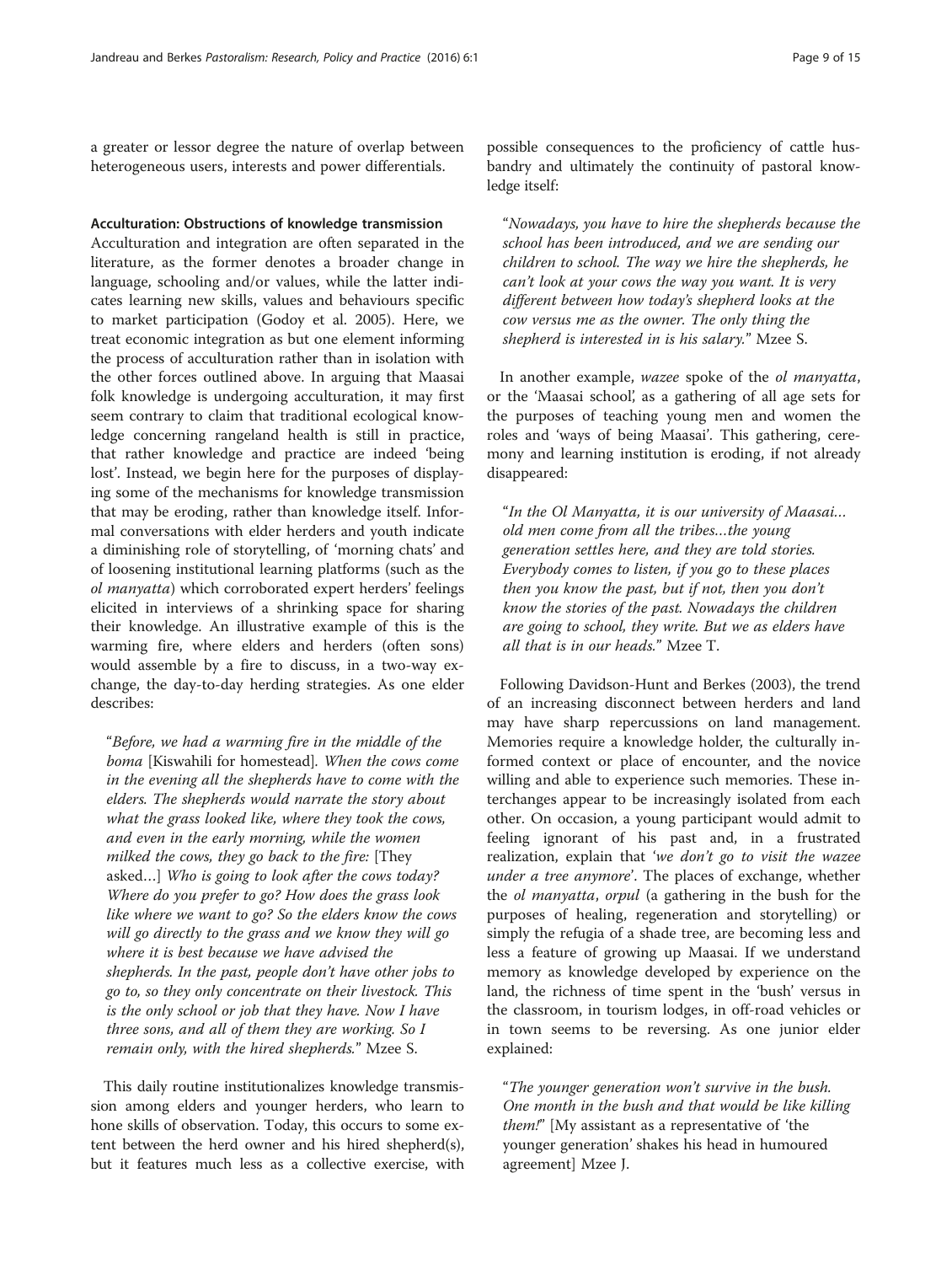The period of apprenticeship, in which youth learn to navigate the bush, read livestock behaviour, interpret environmental queues and observe change has been increasingly displaced.

Of equal interest, herd owners themselves spend less time with the cattle, instead frequenting town centres, conducting other businesses and/or hiring out day-today duties. It is difficult to fully predict the repercussions, but it may be fair to conclude fewer skilled experts are 'on the land' interpreting human-land exchanges. If we take folk or 'traditional ecological knowledge to refer to the culturally shared body of knowledge of the environment held by people that interact with the environment' (Godoy et al. [2005](#page-13-0)), continuity in the methods of interaction is intricately associated with the continuity of the knowledge itself (Grice and Hodgkinson [2002](#page-13-0)).

Some have predicted acculturation is correlated with a diminished body of traditional ecological knowledge (Sternberg [1997](#page-14-0)), and others have found evidence in support of this hypothesis (Godoy et al. [2005\)](#page-13-0). Although this paper does not explicitly measure usage of folk knowledge, there are grounds for concern that investments into folk knowledge are lessening and, paired with other forces, may threaten the flexibility of traditional management systems (Godoy et al. [2005](#page-13-0)).

The erosion of social institutions and informal ways of knowledge transmission may simply reflect value shifts within a society in transition (Reyes-García et al. [2010\)](#page-14-0). The diminished value of traditional knowledge is not a new arena in knowledge disciplines, as we can point to an extensive array of examples where local, traditional ecological knowledge is devalued by external, expert, interventionist knowledge of science and policy (Nadasdy [2003;](#page-13-0) Goldman [2003\)](#page-13-0). What may be less clear is how knowledge is questioned and valued intergenerationally, from within a community of interest. Observations reflecting longstanding experiences and traditional practices are being reviewed and perhaps re-evaluated internally, i.e. by a younger generation of herd owners. As education becomes a primary facet of growing up in the Mara, educational curriculum emphasizing Kenya's culturally dominant agro-culture has infiltrated decision-making. The expanse of the church has also marked changes in the culture of the Maasai:

"The church came many years ago but the Maasai community, they used to not go to church, they followed their traditions. They know God is there but they do their things their own way. But recently especially here in the Maasailand, we have seen many churches come, people going to church and these people who are going to the church they are the ones

who are saying this culture is bad…These other people who still believe in Maasai culture like a women or a man who is older than you should respect and you should have a distance, but now people don't do that, people are just like, for example the way the American people, and that is not good according to our culture." Focus Group Participant

Increasing interactions between pastoralists and tourists have impacted values and behaviours, especially of the younger generation who are beginning to exercise household decision-making power. There are new role models in the community, often those who have attended university, or who have become wealthy via tourism enterprise. New ideals have emerged: of permanent brick and tin-roof housing, land cruisers, television sets, secondary and university education for your children and property boundaries without the interference of a council of elders. This is leading to economic stratification within the Maa community, with an increasing spirit of competition and lessening communal and traditional obligations (to land and neighbour or clan member).

As an example of diminished value of folk knowledge, consider the detailed knowledge wazee exhibit concerning the various compositions, prescriptions and uses of natural salt licks. One mzee (respected elder, singular) spoke at great length about his cumulated knowledge of salt licks; their place names, locations, textures, smells, compositions, the proper seasonal uses and health benefits for livestock including deworming properties; and the merits of natural salt over salt from the market. Alternatively, many herd owners today buy salt, deworm with over-thecounter veterinary medicines and, of particular interest, view salt licks as unessential or 'the old way'. Admittedly, part of this spawns from the relative difficulty of accessing salt licks (see 'outlawed' below), but there is an increasing acceptance that natural salt licks are not an essential part of livestock rearing relative to water and forage access, that instead 'buying' salt has now become an acceptable part of the costs of production. Aside from concerns of access (discussed below), this trend seems to indicate a lessening value of natural salt licks and the knowledge wrapped up in its traditional utilization.

"There are many types of salt licks: soil-only [no water] salt licks called emboliay; there is a salt lick of water and soil which are not good for animals in the dry season because it is too salty; then there is another water and soil lick [mostly water] when the river floods it washes it anew and makes is clean again making it good in the wet season.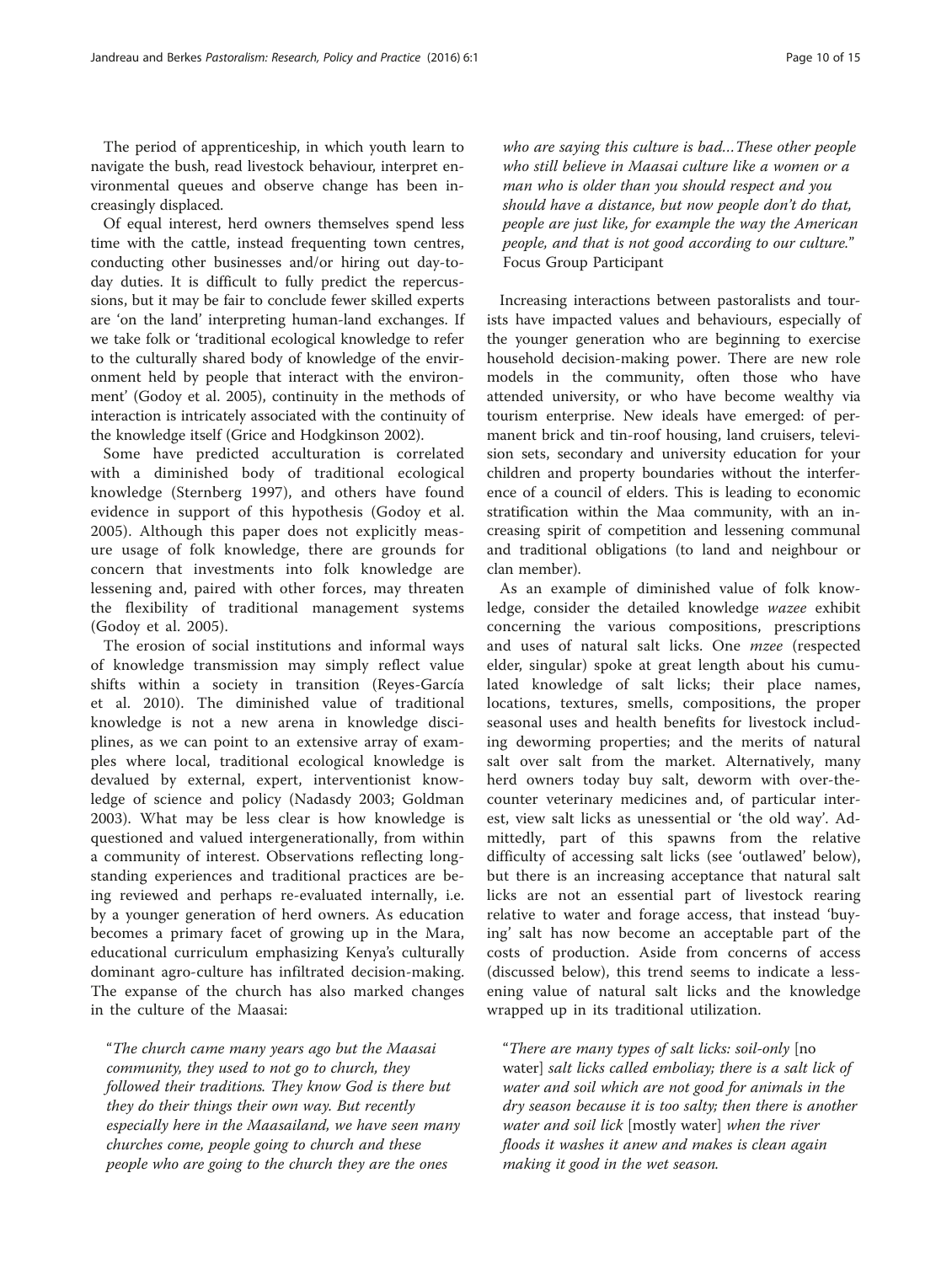There are differences between the health of the cows in these areas, and the most important thing is to have a salt lick, but not the buying salt, the natural salt. The cows using the natural salt lick are very health in kilo versus those using buyingsalts. And this is why we use de-worming from the chemist, if you have access to the salt lick, you do not have to deworm. Some, they buy because they like it. They say, let me try it' just to experiment, but it is not the best; the natural de-wormer is the best." Mzee S.

### Prohibition: The fences, laws, policies and tenure reform obstructing knowledge

"We are facing problems- there is no place to go without the worry of fines- we've already adapted and we are at a tipping point, we will just sell our cattle and take up cultivation." Mzee S.

Herders are increasingly constrained by a fragmenting landscape of physical and socially constructed barriers (Galaty [2011\)](#page-13-0). Often these are in the form of property boundaries, conservation and agricultural enterprises or protected areas, although they might also include new laws and regulations (e.g. grazing policies inside the Maasai Mara National Reserve). This has led to a real challenge in observing seasonal use of landscapes, which provide essential resources for pastoralists at different times of the year. As described above, landscape types are used for foddering livestock across seasons depending on rainfall patterns, wildlife and disease movements and overall range condition. However, as territorialization roots itself across the Mara, the flexibility and access of these intermittent resources become challenging labyrinths ripe with fines, fences and conflict (Butt [2012\)](#page-13-0).

"Long ago, there was a huge space, but now we only have this small space. If you burn Olare Orok, you live in Nkoilale, then you move back after the grass returns. There were so many options! Now, the reserve is the only place to graze." Mzee T.

"It used to be the reason to move in the wet season is to follow healthy grass- now we just go where there is green grass." Mzee K.

The loss of options and selectivity in forage signifies among other concerns a lessening ability to sufficiently meet livestock needs (Fernandez-Gimenez and Febre [2006](#page-13-0)). The options for dry season refuge are of particular concern. The integral knowledge and historical use of micro and macro landscape features has been superseded by interests not always compatible with the temporal variability necessary for dryland pastoralism. Tourism lodges occupy and deny access to key water points, salt licks and important high-elevation refugia; private property boundaries are now fencing in similarly valuable keystone features on the landscape; loosening familial/kinship ties leave others without the necessary relationships to call upon in times of need. In addition, cultivation has expanded into both wet and dry pastures, growth of town centres adds to diminishing grazing lands, and more recently, expansion of conservation areas are increasingly constraining lands outside protected areas.

The Mara, like other semi-arid rangelands, occupies a mosaic of different suitability profiles for livestock, and it is the flexibility of embedded knowledge that has retained both robust livelihoods alongside rich flora and fauna. It simply cannot be assumed that under land subdivision, every landowner will be provisioned with the necessary essentials for viable livestock production, let alone those who do not hold title to land.

New forms of territorialization, or the 'attempt by an individual or group to affect, influence, or control people, phenomena, and relationships by delimiting and asserting control over a geographic area' (Vandergeest and Peluso [1995\)](#page-14-0), have resulted from the emergence of new and conflicting justifications for uses of limited space (Leff [2012\)](#page-13-0). Territoriality has emerged at various scales, including the homestead (e.g. erupting conflict among brothers, wives and sons after the death of the household head), parcel (border disputes among neighbours and friends), conservancy (exclusionary membership) and group ranch (exclusionary membership and the prevention of in-migration from outside areas) scale. Resource scarcity, especially outside protected areas, is driving territorial behaviour among neighbours, who often expressed the need to fence and police lands to prevent others from taking advantage when 'one's back is turned'.

#### Applicability: The incompatibilities between knowledge and practice

"When I talk with elders, they say it's terrible [this new life]. It is up to you guys [the younger generation] now, the Maasai way of living has completely changed, everything now depends on money." Interview participant

One could argue the advanced degree of change in the social-ecological system of the Mara has left traditional ecological knowledge and local approaches to land stewardship in question, and perhaps reflecting a breached threshold of stability, or as Plummer and Armitage ([2007\)](#page-14-0) would call a system flip. Societal and cultural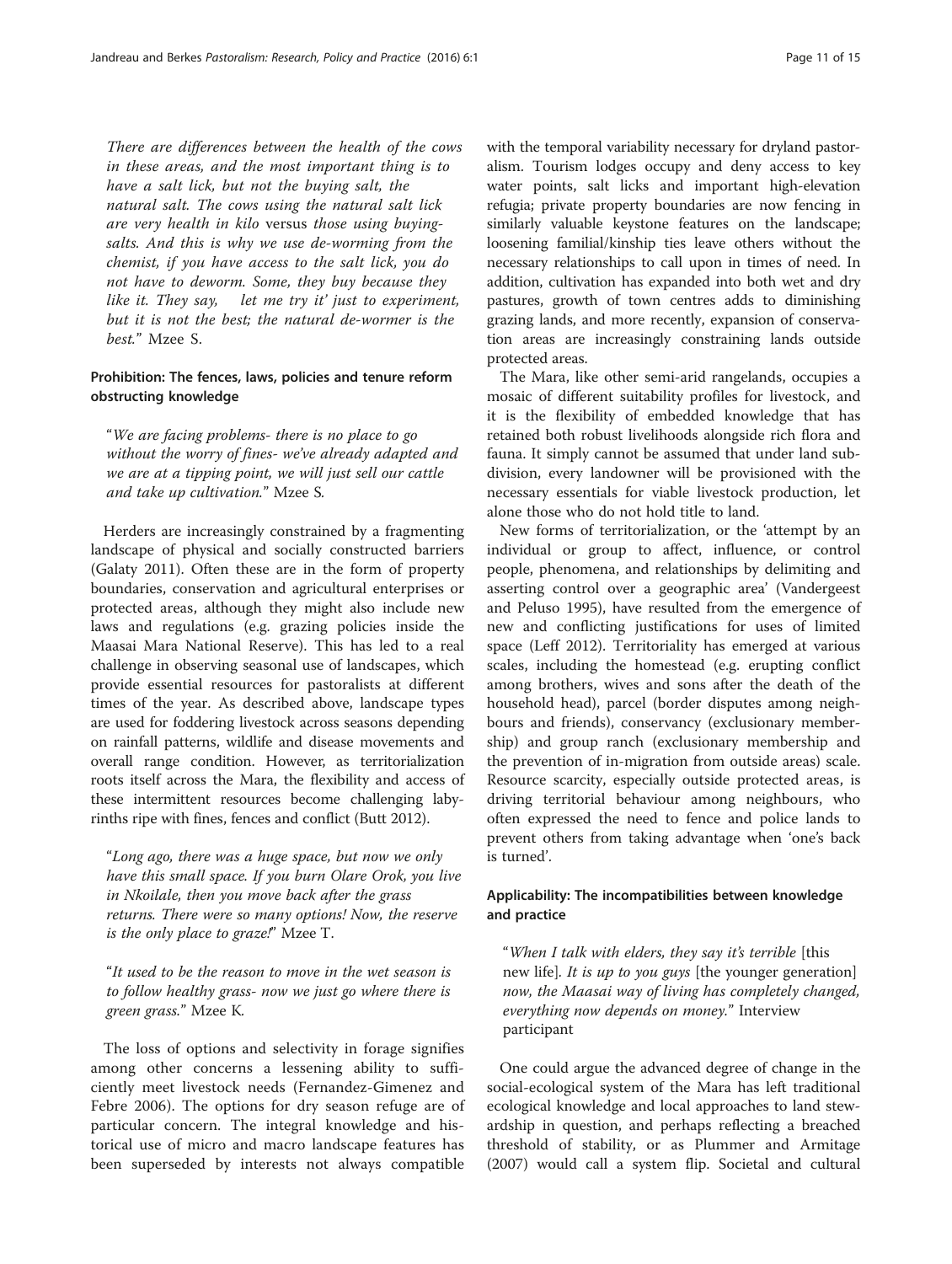change is occurring at a dramatic and increasingly rapid rate, influenced by a flood of westernized positions of development. Concepts such as livestock ranching, Holistic Rangeland Management, banking and financial services, novel indicators of wealth, education and a Western notion of conservation are but a handful of factors contributing to a changed state-of-being in the Mara. These factors interact and reform pastoralism as a 'way of life'. Within the adaptation literature, scholars have argued pastoralism is redefining itself (Catley et al. [2013](#page-13-0)) but in what capacity remains contested. The ability, and desire, to move livestock long distances has diminished. The loss of mobility has resulted in lands being grazed consecutively across wet and dry seasons, reducing the period of rest. To continue to exploit these lands, many households are investing in sheep:

"There are less options to graze cattle, so we shift to shoats [sheep and goats]. Any rain we get benefits the shoats. Yes…increasing shoats cause overgrazing but we don't have any other areas for cattle." Mzee L.

"You send people to research the hills to see if there is enough grass in the hills for cows, and send others to research the plains for sheep. This is called lale'nok. Nowadays, there is no such thing as lale'nok, you just graze wherever you want as long as it's on your land." Interview participant

Herders contend sheep only require flushes of short, green grass throughout the year, while cattle require waist-high forage to maintain body health. Additionally, sheep are 'hospitals' for Maasai women particularly during post-pregnancies, they are easy to slaughter, provide quick cash in the market, offer shorter birthing intervals and survive on less water and forage. However, many herders themselves, as well as some outside researchers and Western land managers, are concerned with the decreasing quality of grazing lands, and this shift in herd composition appears to be acting as part of a negative feedback loop encouraging further grazing pressure. With many of the traditional institutions for group decision-making increasingly displaced by imported systems of governance and/or individual decision-making, traditional land management is becoming incompatible.

"In the past, the community must come together to access pasture and water, but now  $I$  [the herd owner] decide. I make my own decisions and I prefer this. If I fence 1 or 2 acres for olekeri no one can question me." Mzee O. M.

The conservancies may prove to be a possible intermediary between the traditional management schemes

being left behind and the push towards a modern, privatized, but still 'collectively' managed grazing scheme. Some highly educated Maasai leaders have become advocates of the conservancy model for precisely this reason. They believe that while traditional pastoral strategies are inadequate, the value of land amalgamation, of collective action and of resource stewardship that conservancies employ are all newly crafted methods of their old system. Educated Maasai are not alone in their push to find this middle ground, the Food and Agricultural Organization (FAO) is energizing initiatives such as Globally Important Agricultural Heritage Systems (GIAHS) which seeks to balance conservation, adaptation and socio-economic development. They argue that heritage agricultural systems, such as pastoralism, are at risk of disappearance without the transmission of accumulated knowledge and experience married with in situ innovations (FAO [2015](#page-13-0)). That is, to mitigate against the threats of globalization processes by empowering folk knowledge holders to derive benefits from conservation (FAO [2015](#page-13-0)). However, the true success of such hybridization will depend on the nature of such partnerships *and* the progression of power-sharing mechanisms within the conservancy format, in the case of the Mara.

# Conclusions: Towards revitalizing shared knowledge

"The only thing covering peoples' eyes [from the realization of overgrazing] is this reserve. The moment the reserve restricts people is the moment they [Maasai herders] realize they have to do something different with the land." Mzee S.

To attempt to characterize traditional knowledge as fixed is to negate the very nature of how such a dynamic system of learning takes place in response to cultural and environmental queues. Instead, acknowledging and embracing the continuous blending of various sources of knowledge in the face of a changing environment is increasingly recognized as part of a resilient knowledge system (Robinson and Berkes [2011](#page-14-0); Reyes-García et al. [2013](#page-14-0)). This paper contributes to such reasoning by emphasizing the real complexities at work when traditional and modern holders of knowledge meet. By exploring the structured arena of knowledge sharing, we can escape the limitations of knowledge integration and instead focus on what conditions are needed to build a conversation among different knowledge holders or knowledge spaces (Goldman [2007\)](#page-13-0). While arguing for hybridization, it should nevertheless remain very clear how knowledge is shared, by whom, for whom and at whose cost? In thinking of knowledge as a process, it is important to consider whose knowledge is subverted or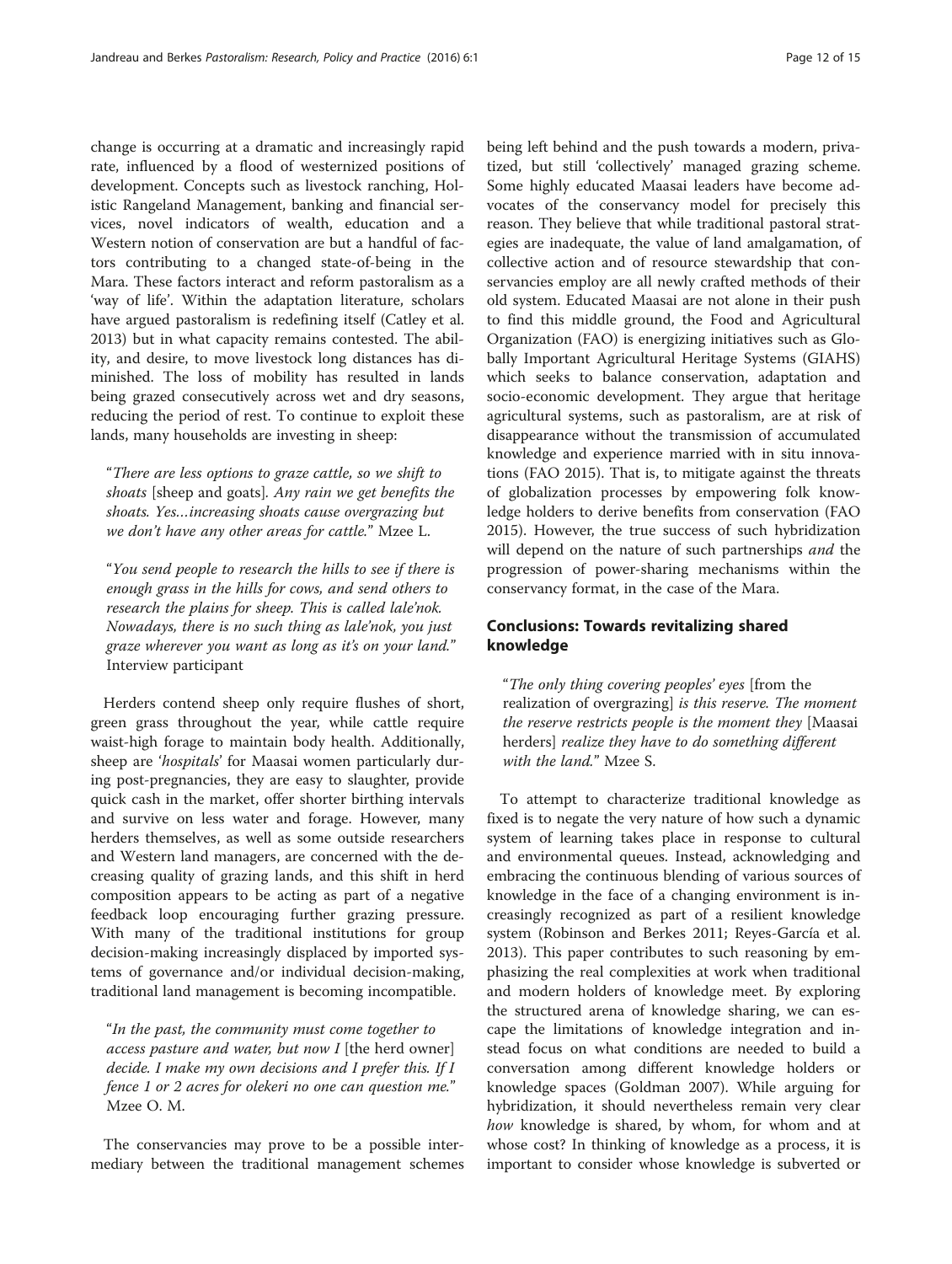adopted 'along the way'. In agreeing that 'TEK systems endure only by adopting hybrid types through accommodating new forms of knowledge' (Gómez-Baggethun et al. [2010,](#page-13-0) p. 72), it is this accommodation of new forms of knowledge that may uncover the unequal power relations within a traditional system in transition.

In the Mara, conservancies offer ripe potential for productive hybridization of approaches to collective land management as a way to adapt to the new societal realities while preserving the biological and productive capacity of the land. The conservancy can provide a substantive buffer to the transforming instruments of privatization and commercialization, as it advocates for large tracts of untilled rangelands while retaining local ownership. This potential makes a significant assumption that scientific and external knowledge agents do not usurp localized ways of knowing, therefore suppressing the ability to expand and apply folk knowledge (Reyes-García et al. [2013\)](#page-14-0). As previously gestured to, one only begins to comprehend the complexity of understanding knowledge influences when we ponder the diversity of actors involved in land management decision-making from Western land managers to international conservation groups to Maasai educated elite. Conflict spawns from the diversity of discourses surfacing within these myriad stakeholder groups, with the power of voice often along a hierarchical spectrum. Traditionally-held institutions are strained by these discourses, whether through coercion or eager acceptance; it is therefore unsurprising that knowledge becomes one arena where societal change is most pronounced.

If we assume hybridization necessitates replacement of some elements of traditional knowledge, what pieces make the traditional system vulnerable to breakdown and which pieces retain flexibility? Perhaps one potential answer among others is to consider whether the decline of some elements of a TEK system, in order to incorporate new knowledge, leads to more or less options for responding to disturbance or variability. As one highly educated Maasai leader relayed to us during an interview, the pastoralism of the future will be a hybrid system where the cultural attachments to cattle and tradition will melt and mould over the scaffold of profit-generation, where increased access to education eradicates sentimental notions of animal husbandry and replaces it with pragmatic solutions to environmental change, yet where the statement 'cows are our lifeway' will still ring true to the heart of Maasai in the Mara even if cattle's day-to-day importance diminishes. Perhaps this position echoes the growing interest in the concept of hybrid knowledge co-production (Armitage et al. [2011](#page-13-0)) as a way to navigate societies in transition.

In sum, we have argued folk knowledge holders in the Maasai Mara possess and continue to collect environmental knowledge yet through various obstructions often struggle to translate this information into practice. While the obstructions of acculturation, prohibition and applicability answer directly to the disconnect between environmental knowledge and practice, they are but small pieces materializing out of a widespread societal shift with yet unknown ramifications. It is fair to argue these obstructions pose significant threats to the value and application of Maasai folk knowledge. The frustration and concern participants expressed during the course of research as they observe, and take part in, the transformation of the Mara, showcase the tensions of continuity and change at work. As much as we might consider tensions such as these a natural part of transition, there is a tendency to lose sight of those most incongruent with the process and who often have the greatest to lose. Even as we try to predict the fallout of widespread societal change, our focus on knowledge can be one tangible way to help ease the process of conflict between continuity and change (Goldman [2011](#page-13-0)). To this affect, in facilitating the continued growth and importance of local knowledge, there must be recognition of who those knowledge holders are and to ensure such knowledge is considered as more than anecdotal or strategic. Science and positivism do not necessarily produce the ultimate answer; they are as partial as the system they aim to replace. By encouraging hybrid knowledge co-production, we can lessen the dominance of tourism interests as the primary decisionmaking frame and open the door for a more inclusive process whereby local knowledge holders are heard. Ultimately, it is the herders who own the land and bear the highest costs (e.g. wildlife, disease and drought) yet as Naimir-Fuller et al. [\(2012](#page-13-0)) remind us, so often wield the smallest voice despite the largest representation.

#### Abbreviations

MCF: malignant catarrhal fever; MMNR: Maasai Mara National Reserve; PA: protected area; TEK: traditional ecological knowledge.

#### Competing interests

The authors declare that they have no competing interests.

#### Authors' contributions

With CJ taking the lead particularly with respect to the data collection and literature review, both authors (CJ and FB) contributed significantly to the organization, framing and argumentation of the article. Both authors read and approved the final manuscript.

#### Acknowledgements

We would like to thank the research participants who granted their time and knowledge in the Mara, to Evra Rakwa for his critical assistance in the field and Robin Reid (Center for Collaborative Conservation) for her thorough guidance and supportive role. For financial support, we thank the Fulbright US Student Program ([http://us.fulbrightonline.org](http://us.fulbrightonline.org/)) and the Canada Research Chairs Program (<http://www.chairs-chaires.gc.ca/home-accueil-eng.aspx>).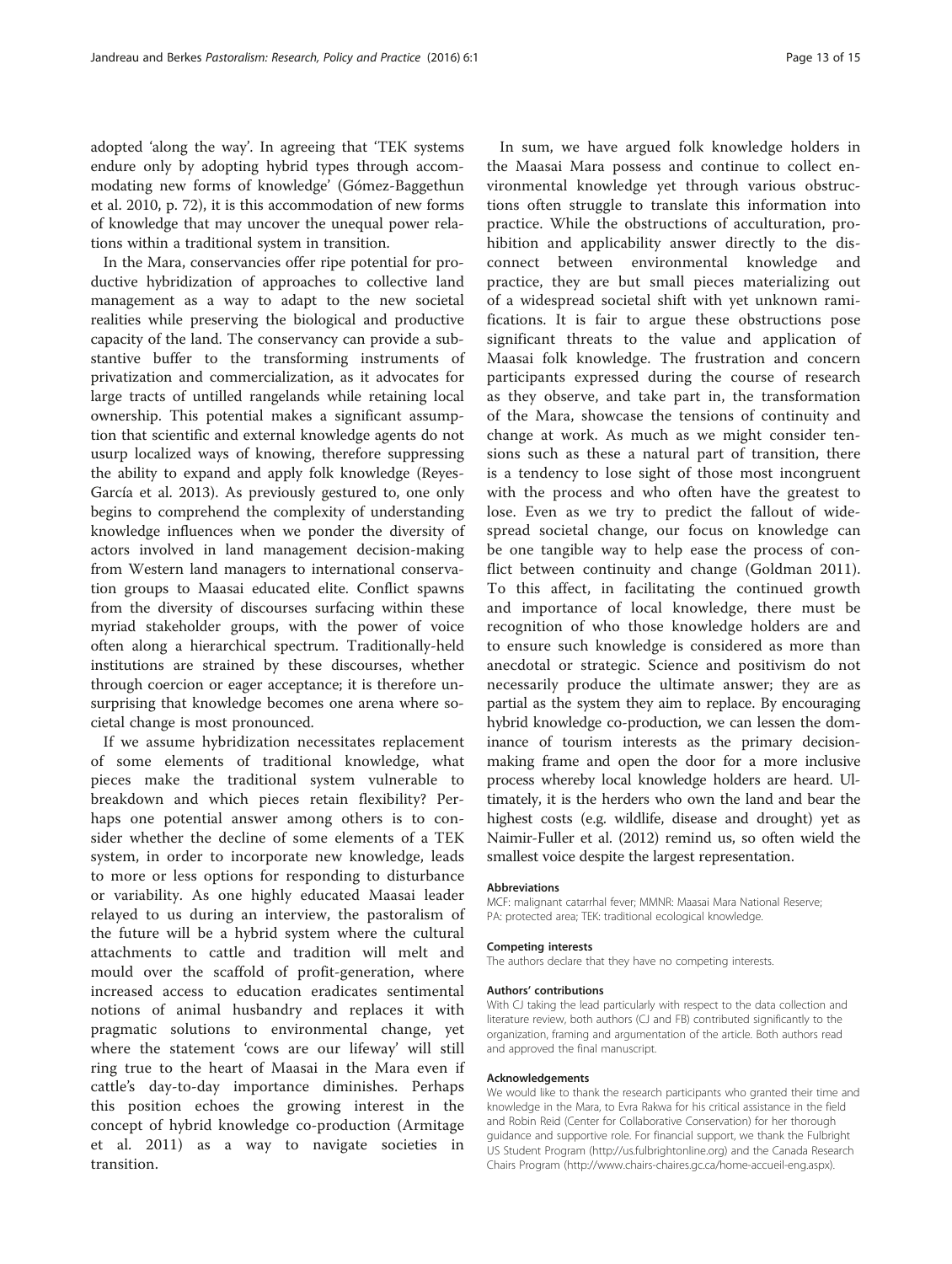#### <span id="page-13-0"></span>Received: 28 August 2015 Accepted: 9 December 2015 Published online: 25 January 2016

#### References

- Agrawal, A, and C Gibson. 1999. Enchantment and disenchantment: the role of community in natural resource conservation. World Development 27: 629–649.
- Armitage, D, F Berkes, A Dale, E. Kocho-Schellenberg, and E. Patton. 2011. Comanagement and the co-production of knowledge: Learning to adapt in Canada's Arctic. Global Environmental Change 21:995–1004.
- Bedelian, C. 2012. Conservation and ecotourism on privatized land in the Mara: the case of the Mara Conservancies, Kenya. Land Deal Politics Initiative Working Paper 9.
- Behnke, RH. 1994. Natural resource management in pastoral Africa. Development Policy Review 12:5–27.
- Berkes, F. 2007. Community-based conservation in a globalized world. Proceedings of the National Academy of Sciences 104:15188–15193.
- Berkes, F. 2012. Sacred ecology, 3rd ed. New York and London: Routledge. Berkes, F, J Colding, and C Folke. 2000. Rediscovery of traditional ecological
- knowledge as adaptive management. Ecological Applications 10:1251–1262. BurnSilver, S. 2009. Pathways of continuity and change: Maasai livelihoods in Amboseli, Kajiado District, Kenya. In Staying Maasai? Livelihoods, conservation and development in East African rangelands ed. K. Homewood. New York:
- Springer. Butt, B. 2011. Coping with uncertainty and variability: The influence of protected areas on pastoral herding strategies in East Africa. Human Ecology 39:289–307.
- Butt, B. 2012. Commoditizing the safari and making space for conflict: Place, identity and parks in East Africa. Political Geography 31:104–113.
- Catley, A, J Lind, and I Scoones. 2013. Development at the margins: Pastoralism in the Horn of Africa. In Pastoralism and development in Africa: Dynamic change at the margins, ed. A. Catley. London: Routledge and Earthscan.
- Chapin, FS, GP Kofinas, C Folke, and MC Chapin. 2009. Principles of ecosystem stewardship resilience-based natural resource management in a changing world. New York, USA: Springer.
- Courtney, CH. 2009. An investigation into the extent to which the activities in Olare Orok Conservancy, Narok District, Kenya, conform to 'ecotourism'. University of Edinburgh. Masters thesis.
- Dabasso, B, Oba, G, and H Roba. 2012. Livestock-based knowledge of rangeland quality assessment and monitoring at landscape level among borana herders of northern Kenya. Pastoralism: research policy and practice 2:2.
- Davidson-Hunt, IJ, and F Berkes. 2003. Nature and society through the lens of resilience: Toward a human-in-ecosystem perspective. In Navigating social-ecological systems: Building resilience for complexity and change, ed. F. Berkes, J. Colding, and C. Folke, 53–82. Cambridge: Cambridge University Press.
- Devereux S, and I Scoones. 2008. The crisis of pastoralism? Future Agricultures Consortium Discussion Paper 3.
- Ellis, JE, and DM Swift. 1988. Stability of African pastoral ecosystems: Alternate paradigms and implications for development. Journal of Range Management 41:450–459.
- FAO. 2015. Heritage for the future. Globally Important Agricultural Heritage Systems Newsletter 1. [http://www.fao.org/fileadmin/templates/giahs\\_assets/](http://www.fao.org/fileadmin/templates/giahs_assets/GIAHS-Newsletter/GIAHS-FINAL-low-res-3-dec-2012.pdf) [GIAHS-Newsletter/GIAHS-FINAL-low-res-3-dec-2012.pdf.](http://www.fao.org/fileadmin/templates/giahs_assets/GIAHS-Newsletter/GIAHS-FINAL-low-res-3-dec-2012.pdf)
- Fernandez-Gimenez, ME. 2000. The role of Mongolian nomadic pastoralists' ecological knowledge in rangeland management. Ecological Applications 10:1318–1326.
- Fernandez-Gimenez, ME, and S Febre. 2006. Mobility in pastoral systems: Dynamic flux or downward trend? The International Journal of Sustainable Development and World Ecology 13:341–362.
- Galaty, J. 1994. Having land in common: The subdivision of Maasai Group Ranches in Kenya. Nomadic Peoples 35:109–22.
- Galaty, J. 2011. The modern motility of pastoral land rights: Tenure transitions and land-grabbing in East Africa. Land Deal Politics Initiative: University of Sussex.
- Galvin, K. 2009. Transitions: Pastoralists living with change. Annual Review of Anthropology 38: 185–198.
- Godoy, R, V Reyes-García, E Byron, WR Leonard, and V Vadez. 2005. The effect of market economies on the well-being of indigenous peoples and on their use of renewable natural resources. Annual Review of Anthropology 34:121–138.

Goldman, M. 2003. Partitioned nature, privileged knowledge: Community-based conservation in Tanzania. Development and Change 34: 833–862.

- Goldman, M. 2007. Tracking wildebeest, locating knowledge: Maasai and conservation biology understandings of wildebeest behavior in Northern Tanzania. Environment and Planning: Society and Space 25: 307–331.
- Goldman, M. 2011. Strangers in their own land: Maasai and wildlife conservation in Northern Tanzania. Conservation and Society 9:65.
- Gómez-Baggethun, E, S Mingorría, V Reyes-García, L Calvet, and C Montes. 2010. Traditional ecological knowledge trends in the transition to a market economy: Empirical study in the Doñana natural areas. The Journal of the Society for Conservation Biology 24:721–729.
- Grice, AC, and KC Hodgkinson. 2002. Global rangelands, progress and prospects. Wallingford, UK: CABI Publishing.
- Gunderson, LH, and CS Holling. 2002. Panarchy: Understanding transformations in human and natural systems. Washington, D.C., USA: Island Press.
- Herrfahrdt-Pahle, E, and C. Pahl-wostl. 2012. Continuity and change in socialecological systems: The role of institutional resilience. Ecology and Society 17:8.
- Homewood, K, EF Lambin, E Coast, A Kariuki, I Kikula, J Kivelia, M Said, S Serneels, and M Thompson. 2001. Long-term changes in Serengeti-Mara wildebeest and land cover: Pastoralism, population or policies? Proceedings of the National Academy of Science 98:12544–12549.
- Homewood, K, P Kristjanson, and PC Trench. 2009. Changing land use, livelihoods, and wildlife conservation in Maasailand. In Staying Maasai? Livelihoods, conservation and development in East Africa rangelands, ed. K. Homewood, P. Kristjanson, and P.C. Trench, 335–368. New York: Springer
- Hoole, A, and F. Berkes. 2010. Breaking down fences: recoupling social–ecological systems for biodiversity conservation in Namibia. Geoforum 41:304–317.
- Jandreau, C. 2015. (De)constructing a partnership: The case of the Maasai Mara conservancies, Kenya. Masters Thesis. University of Manitoba, Winnipeg, Canada. [http://www.umanitoba.ca/institutes/natural\\_resources/Left-](http://www.umanitoba.ca/institutes/natural_resources/Left-Hand%20Column/theses/Masters%20Thesis%20Jandreau%202015.pdf)[Hand%20Column/theses/Masters%20Thesis%20Jandreau%202015.pdf](http://www.umanitoba.ca/institutes/natural_resources/Left-Hand%20Column/theses/Masters%20Thesis%20Jandreau%202015.pdf).
- Kipuri, N. 1996. Pastoral Maasai grassroots indicators for sustainable resource management. In: Hambly, H, Onweng Angura, T, eds. Grassroots indicators for classification: experience and perspectives from eastern and southern Africa. International Development Research Centre, Ottawa, ON, Canada. 110-119.
- Kipuri, N, and A Ridgewell. 2008. A double bind: the exclusion of pastoralist women in East and Horn of Africa. Minority Rights Group International.
- Kislalioglu, M, E. Sherer, and RE McNicol. 1996. Effects of cadmium on foraging behaviour of lake charr, Salvelinus namaycush. Environmental Biology of Fishes 46:75–82.
- Lamprey, RH, and RS Reid. 2004. Expansion of human settlement in Kenya's Maasai Mara: What future for pastoralism and wildlife? Journal of Biogeography 31:997–1032.
- Leff, E. 2012. Political ecology a Latin American perspective, in culture, civilization and human society. In Encyclopedia of life support systems (EOLSS), ed. UNESCO-EOLSS Joint Committee. Oxford, UK: Eolss Publishers.
- Mapinduzi, AL, G Oba, RB Weladji, and JE Colman. 2003. Use of indigenous ecological knowledge of the Maasai pastoralists for assessing rangeland biodiversity in Tanzania. African Journal of Ecology 41:329–336.
- Minja, MMJ. 1999. Paper presented at the 'People and Plants' training workshop held at the Tropical Pesticides Research Institute. Arusha: Tanzania. The Maasai wonder plants.

Mwilawa, AJ, NKR Musimba, and RS Kidunda. 1996. Traditional rangeland resource utilization in selected pastoral communities of Tanzania. The African Pastoral Forum, Working Paper Series No. 11. Kenya: University of Nairobi.

- Nadasdy, P. 2003. Re-evaluating the co-management success story. Arctic 56:367–380.
- Niamir-Fuller, M. 1998. The resilience of pastoral herding in Sahelian Africa. In Linking social and ecological systems: Management practices and social mechanisms for building resilience, ed. F. Berkes and C. Folke, 250–284. Cambridge, UK: Cambridge University Press.
- Naimir-Fuller, M, C Kerven, RS Reid, and E Milner-Gulland. 2012. Co-existence of wildlife and pastoralism on extensive rangelands: Competition or compatibility? Pastoralism: Research, Policy and Practice 2: 8.
- Nicholson, SE, and J Kim. 1997. The relationship of the El Niño–southern oscillation to African rainfall. International Journal of Climatology 17:117–135.
- Norton-Griffiths, M, D Herlocker, and L Pennycuick. 1975. The patterns of the Serengeti ecosystem, Tanzania. East African Wildlife Journal 13: 347–374.